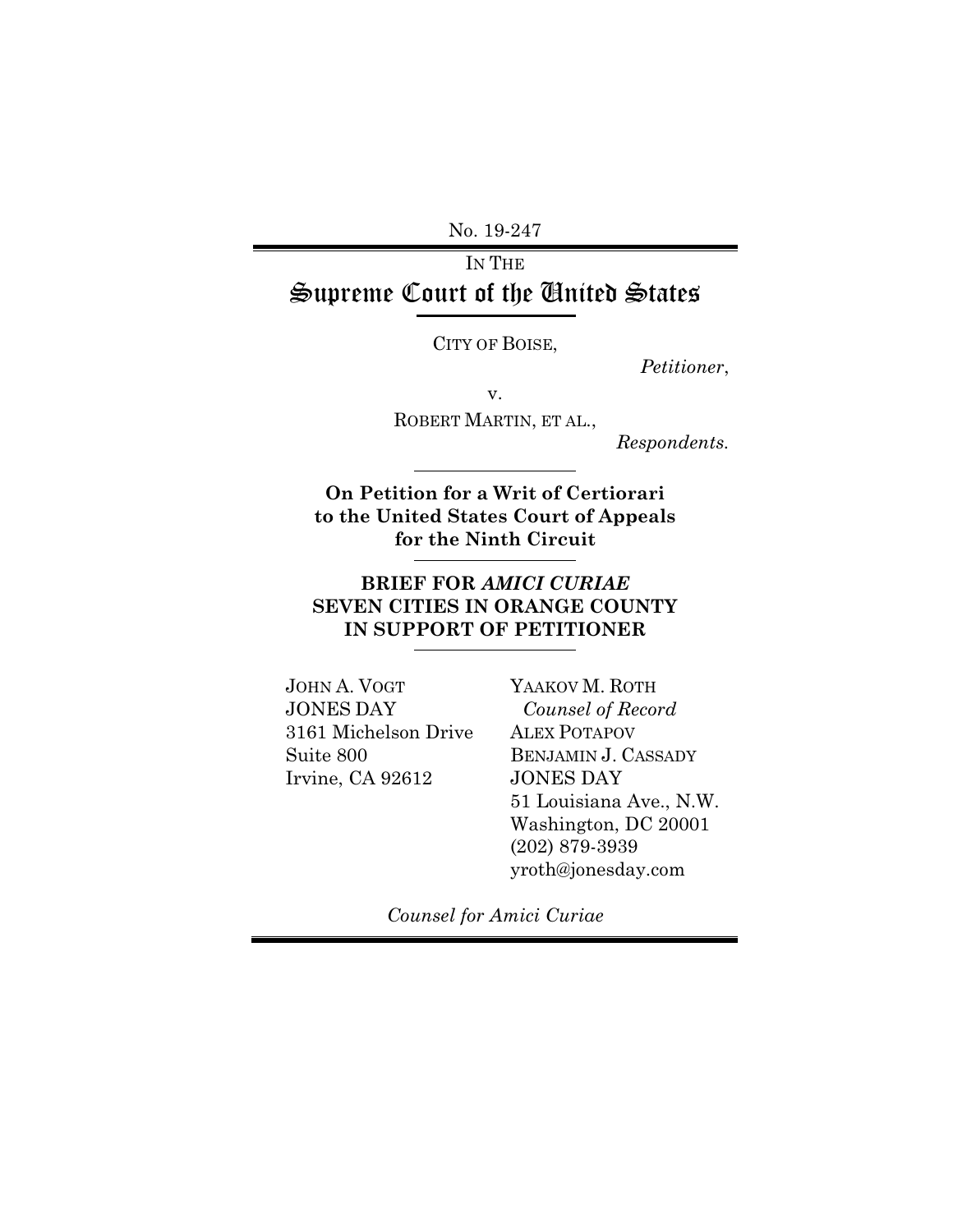## **TABLE OF CONTENTS**

| c<br>43<br>d<br>. .<br>۰. |
|---------------------------|
|---------------------------|

| INTEREST OF AMICI CURIAE  1                                                           |
|---------------------------------------------------------------------------------------|
| <b>INTRODUCTION &amp; SUMMARY OF</b>                                                  |
|                                                                                       |
| WHAT DOES IT MEAN FOR SHELTER TO<br>I.                                                |
| A. It Is Unclear Where Shelter Must                                                   |
| B. It Is Unclear What Kind of Shelter                                                 |
| C. It Is Unclear When Shelter Must                                                    |
| II. HOW SHOULD SHELTER AVAILABILITY                                                   |
| A. It Is Prohibitively Difficult To Measure<br>the Number of Homeless Individuals  13 |
| B. It Is Also Difficult To Assess the<br>Number of Available Shelter Beds 15          |
| III. WHAT OTHER LAWS WILL BE AFFECTED?  17                                            |
|                                                                                       |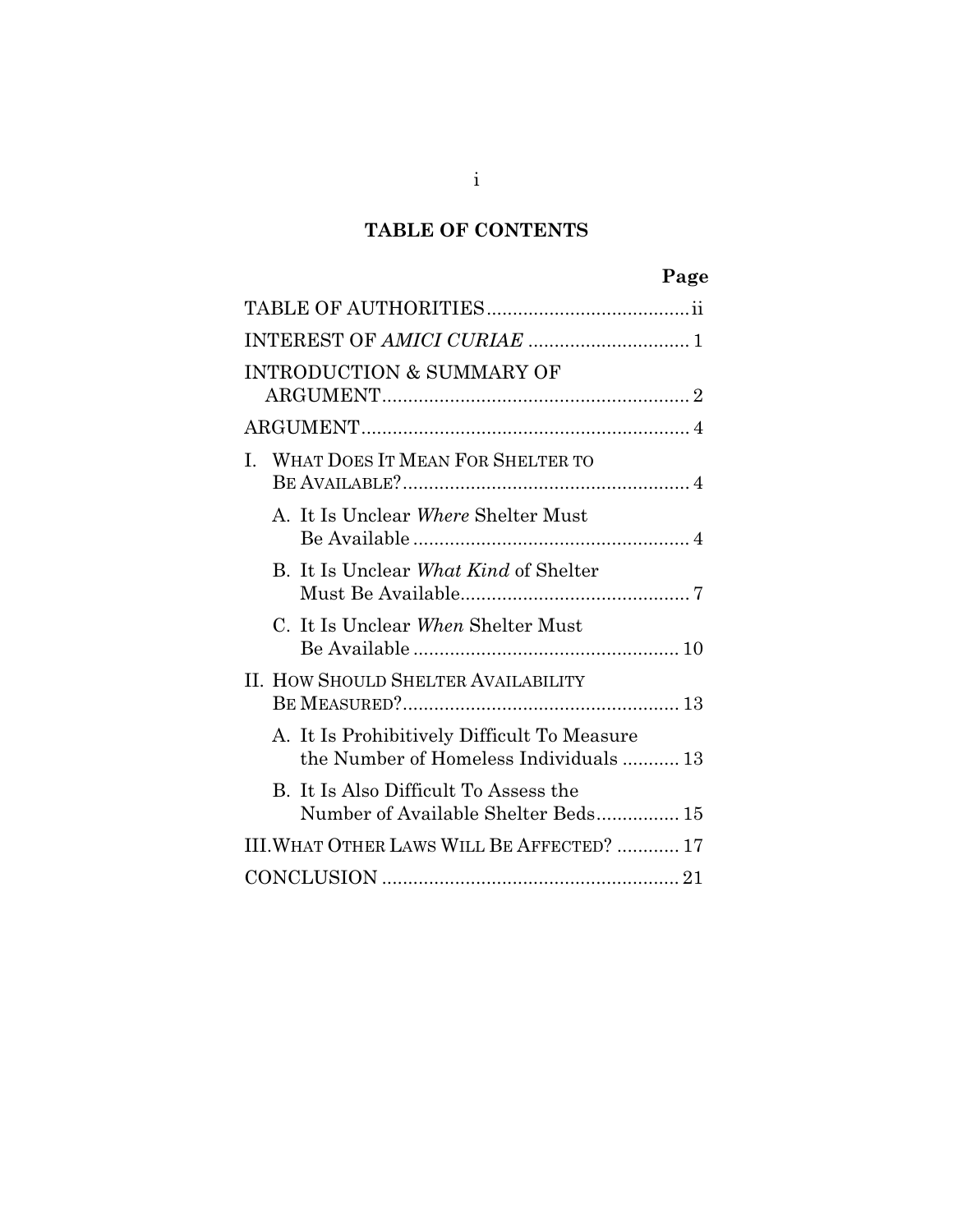## **TABLE OF AUTHORITIES**

# **Page(s)**

## **CASES**

| Aitken v. City of Aberdeen,<br>No. 3:19-cv-05322-RBL, 2019 WL<br>2764423 (W.D. Wash. July 2, 2019)  19    |
|-----------------------------------------------------------------------------------------------------------|
| Blake et al. v. City of Grants Pass,<br>No. 1:18-cv-01823-CL, 2019 WL                                     |
| Clinton v. Cody,<br>No. H044030, 2019 WL 2004842                                                          |
| Columbus v. Ours Garage & Wrecker<br>Serv., Inc.,                                                         |
| Hung v. Schaaf,<br>No. 19-cv-01436-CRB, 2019 WL<br>1779584 (N.D. Cal. Apr. 23, 2019) 19                   |
| In re Eichorn,                                                                                            |
| Jones v. City of Los Angeles,                                                                             |
| Manning v. Caldwell,                                                                                      |
| Quintero v. City of Santa Cruz,<br>No. 5:19-cv-01898-EJD, 2019 WL<br>1924990 (N.D. Cal. Apr. 30, 2019) 19 |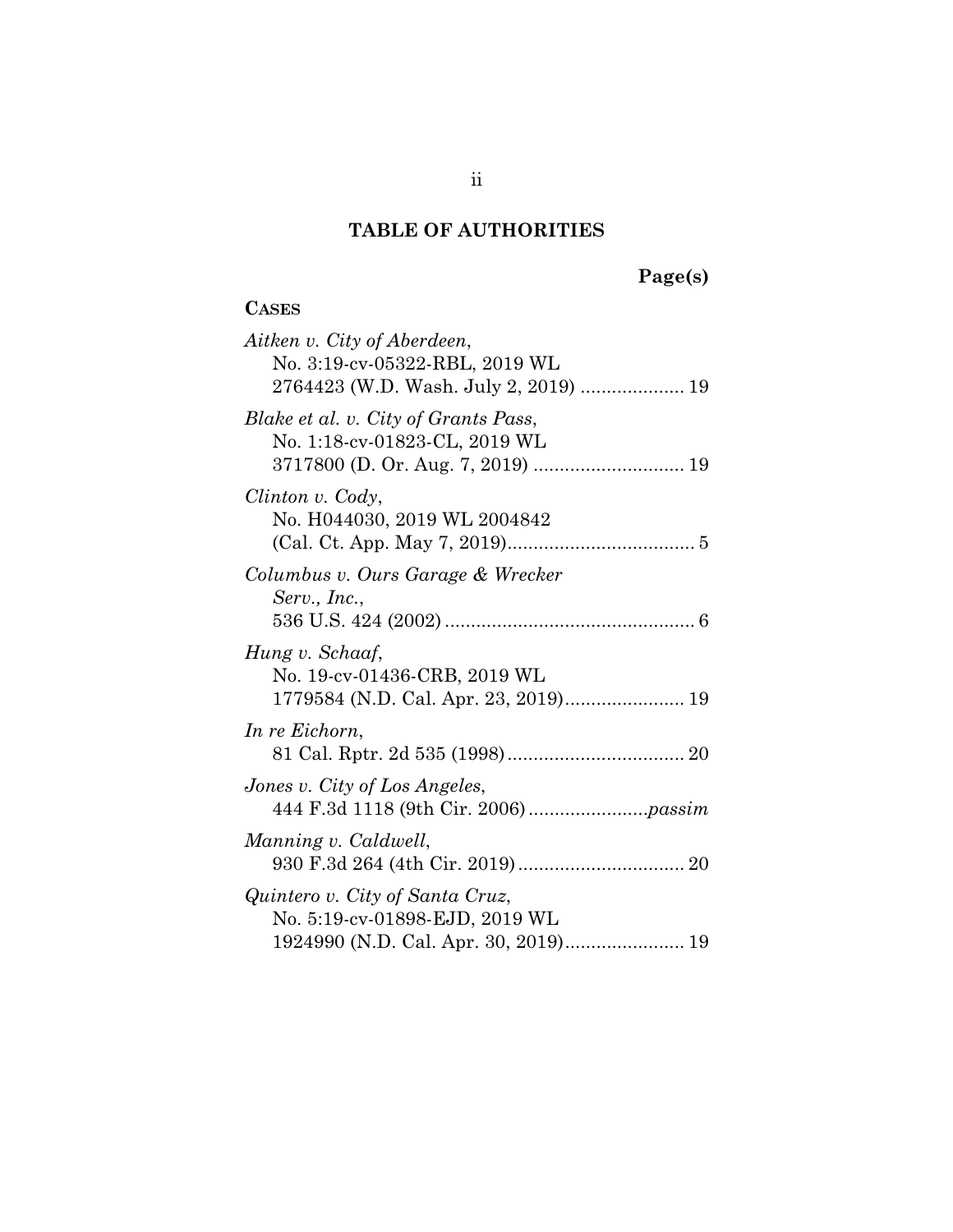# **TABLE OF AUTHORITIES**  (continued)

**Page(s)**

| Shipp v. Schaaf,<br>No. 19-cv-01709-JST, 2019 WL<br>1644401 (N.D. Cal. Apr. 16, 2019) 19                                                                                                                              |
|-----------------------------------------------------------------------------------------------------------------------------------------------------------------------------------------------------------------------|
| Tobe v. City of Santa Ana,                                                                                                                                                                                            |
| <b>STATUTES</b>                                                                                                                                                                                                       |
|                                                                                                                                                                                                                       |
| <b>OTHER AUTHORITIES</b>                                                                                                                                                                                              |
| County of Orange,<br>Everyone Counts: 2019 Point in Time<br>Final Report (July 30, 2019) 14                                                                                                                           |
| Sarah Gerry,<br>Note, Jones v. City of Los Angeles: A<br>Moral Response to One City's Attempt<br>to Criminalize, Rather than Confront,<br><i>Its Homelessness Crisis,</i><br>42 Harv. C.R.-C.L. L. Rev. 239 (2007) 18 |
| League of California Cities,                                                                                                                                                                                          |
| Lolita Lopez & Phil Dreschler,<br>NBC Los Angeles, <i>Gangs of LA on</i>                                                                                                                                              |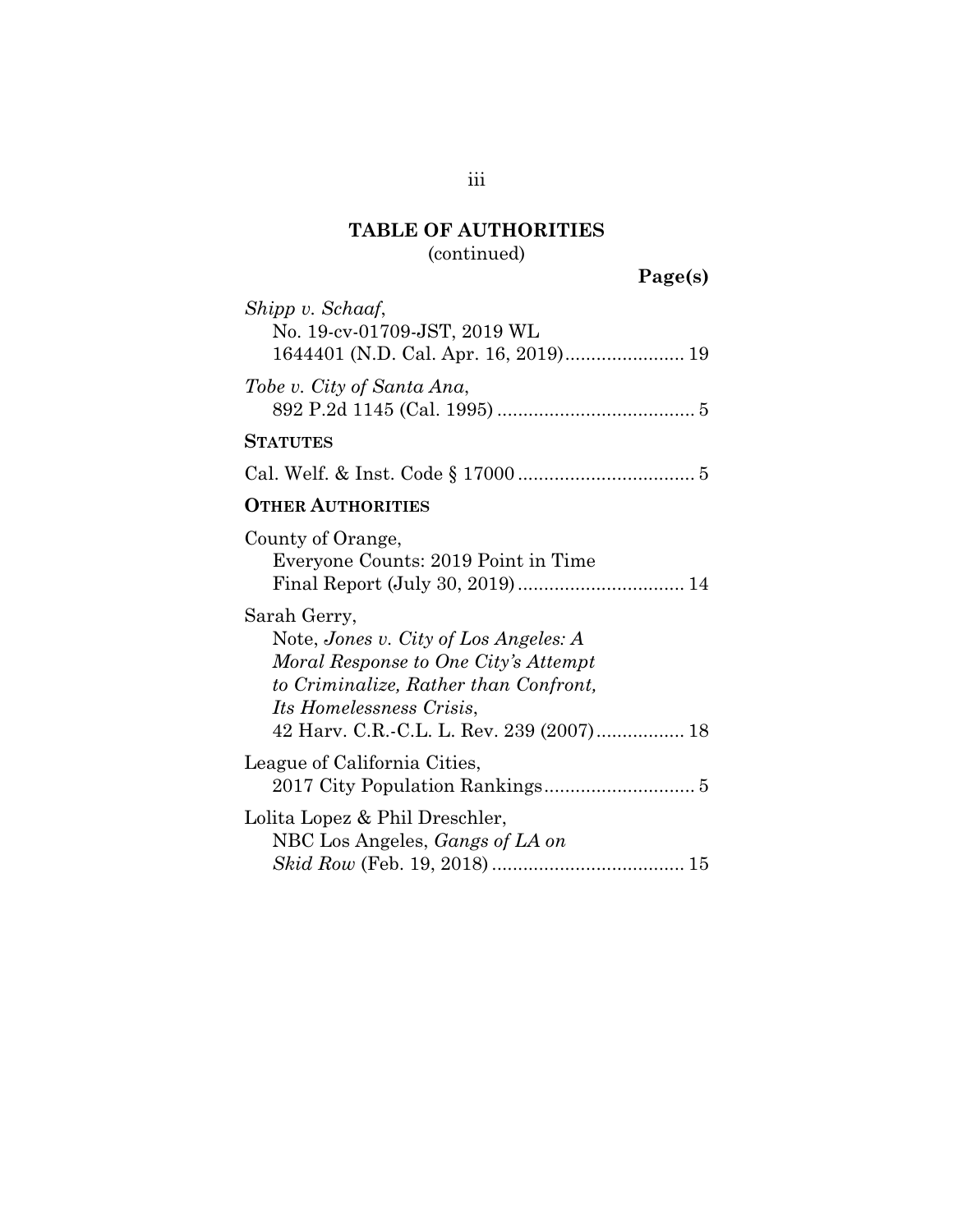#### **INTEREST OF** *AMICI CURIAE***<sup>1</sup>**

*Amici* are seven Cities in Orange County, California: the City of San Clemente, the City of San Juan Capistrano, the City of Lake Forest, the City of Laguna Hills, the City of Rancho Santa Margarita, the City of Mission Viejo and the City of Aliso Viejo.

All of the *Amici* Cities share an interest in enforcing their public health and safety ordinances, and in effectively addressing the serious social problems associated with homelessness.

<sup>&</sup>lt;sup>1</sup> Pursuant to Rule  $37.2(a)$ , counsel for all parties received timely notice of the Cities' intent to file this brief, and consented to the filing of the brief. No counsel for any party authored this brief in any part, and no person or entity other than *amici*, *amici*'s members, or *amici*'s counsel made a monetary contribution to fund its preparation or submission.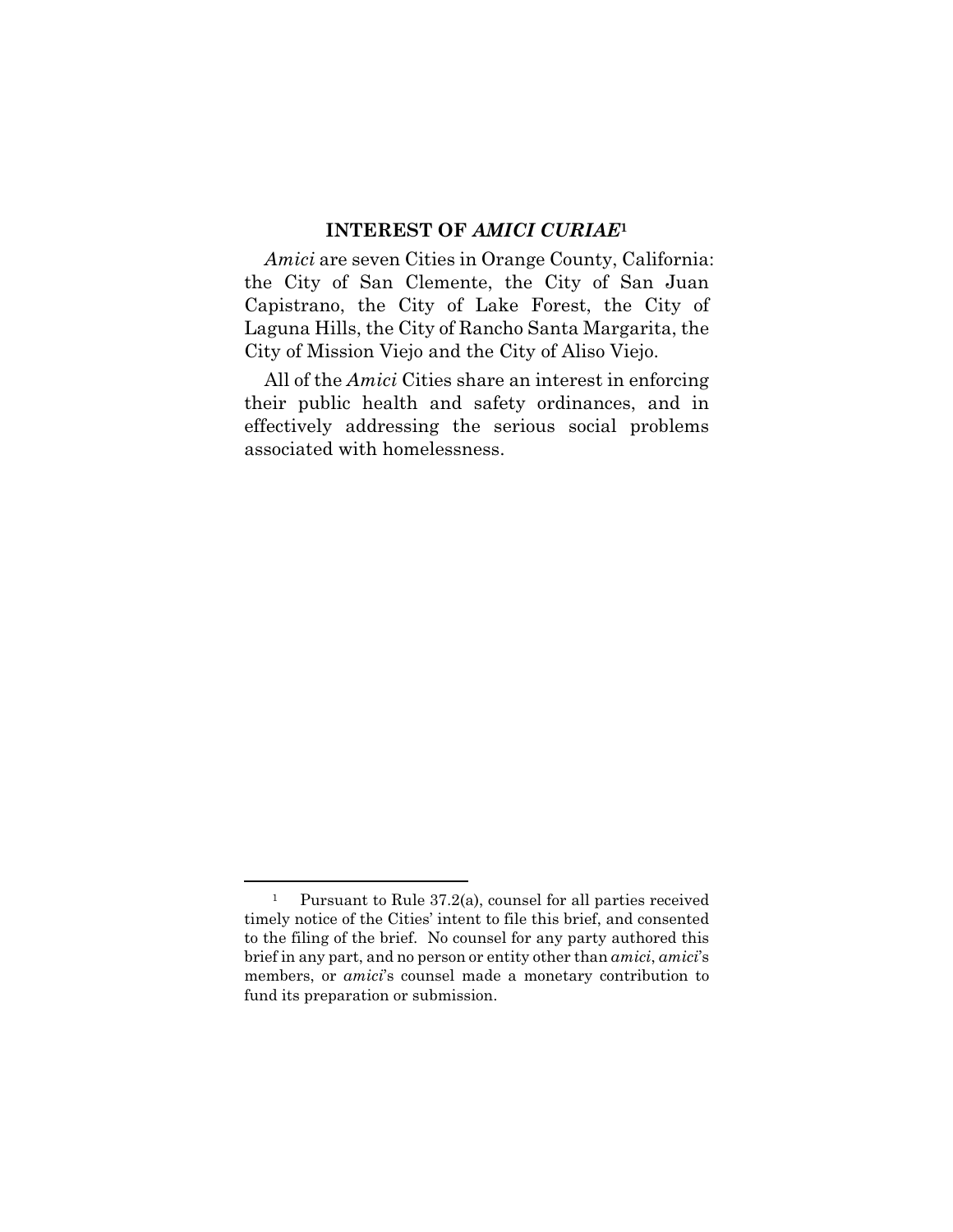#### **INTRODUCTION & SUMMARY OF ARGUMENT**

The decision below held that, under the Eighth Amendment, homeless individuals may not be penalized "for sleeping outdoors, on public property, when no alternative shelter is available to them." Pet.App. 36a. Although this rule may appear straightforward at first glance, in reality it gives rise to a welter of conceptual and practical imponderables. As a result, if this decision remains in effect, local governments throughout the Ninth Circuit may find themselves unable to enforce a wide range of public health and safety ordinances. The dangerous confusion wrought by the opinion below—which many of the *Amici* have already experienced firsthand compels review.

**I.** To begin, it is not clear what it means for shelter to be "available" to a homeless individual. One open question is *where* shelter must be available. If the shelter must be located in the jurisdiction that is attempting to enforce the ordinance, then even small towns may suddenly be charged with maintaining a substantial stock of shelter beds.

Similarly, it is unclear *what kind* of shelter must be available. For example, *amicus* San Clemente has sought to comply with the decision below by designating a city-owned lot as a camping area for homeless individuals. But homeless advocates have argued that the decision below requires *indoor* shelter to be available before anti-camping ordinances can be enforced. And San Clemente has faced a barrage of complaints about the lot's conditions, including claims that the Constitution requires the City to provide cellphone charging stations for the homeless.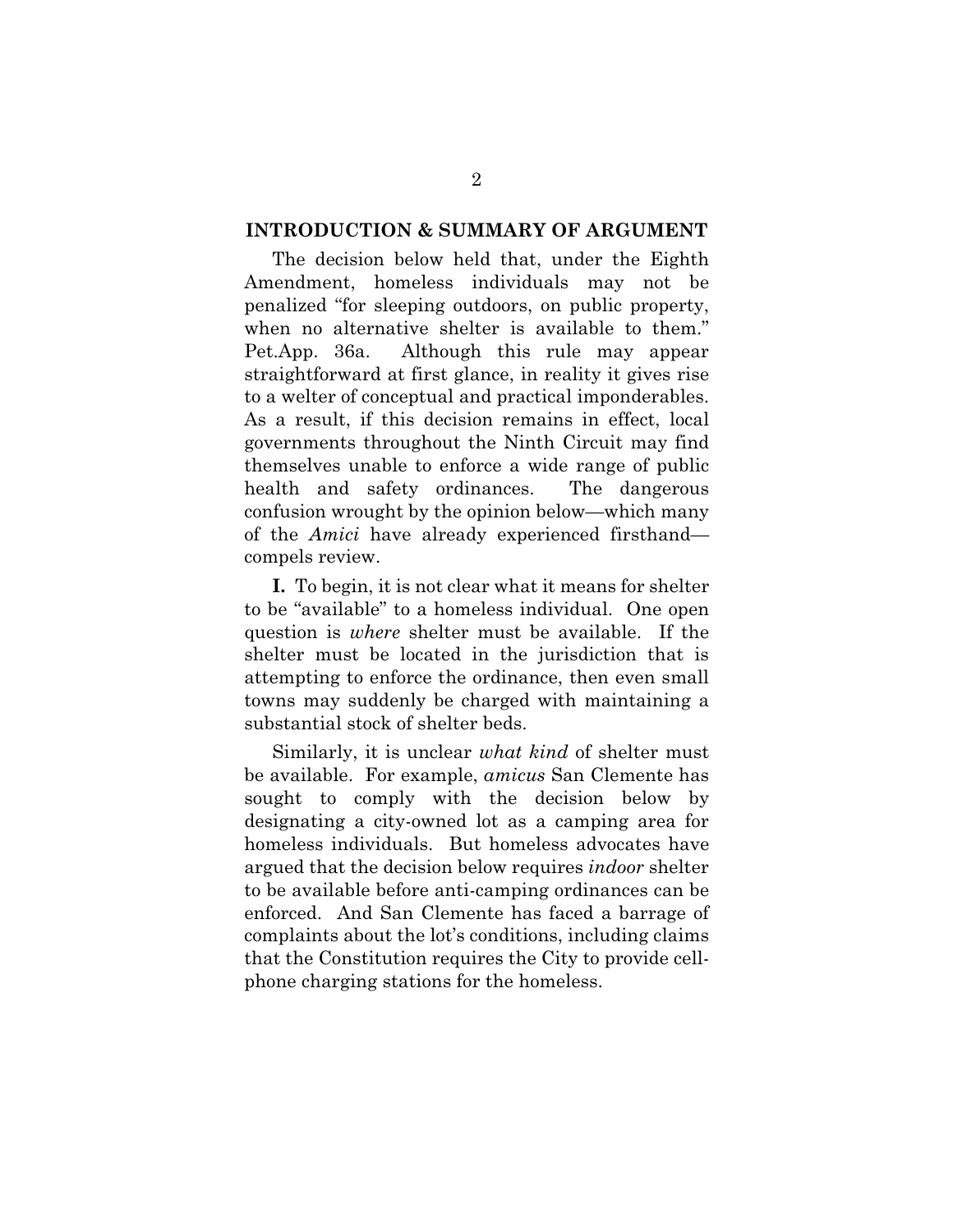Nor is it clear *at what time* availability should be measured. If the answer is "at the moment of enforcement," then a homeless person could immunize himself from public camping ordinances simply by violating shelter rules and getting evicted (with the result that the shelter would no longer be "available" to him). That cannot be right. But nor can any other answer be reasonably drawn from the decision below.

**II.** There are also difficult questions concerning how to measure whether shelter is available. The decision below arguably allows enforcement of public sleeping ordinances only if the number of available shelter beds exceeds the number of homeless persons in the jurisdiction. But calculating the number of homeless individuals is prohibitively difficult. Nor is it straightforward to monitor the number of available shelter beds, especially given that some shelters are privately run, and not all shelter beds are available to all homeless individuals.

In the end, many local governments may simply cease to enforce their public sleeping and camping ordinances rather than attempt to comply with the onerous requirements imposed by the decision below indeed, some cities have already done so.

**III.** Finally, it is unclear what *other* laws are cast into doubt by the decision below. The opinion's logic is sweeping. It is possible that, beyond sleeping and camping ordinances, the decision prohibits cities from enforcing laws that prohibit sleeping in designated areas or at certain times; laws that prohibit obstructing traffic; laws that prohibit lighting fires or building of structures on public land; and even laws against public urination, defecation, and drug use.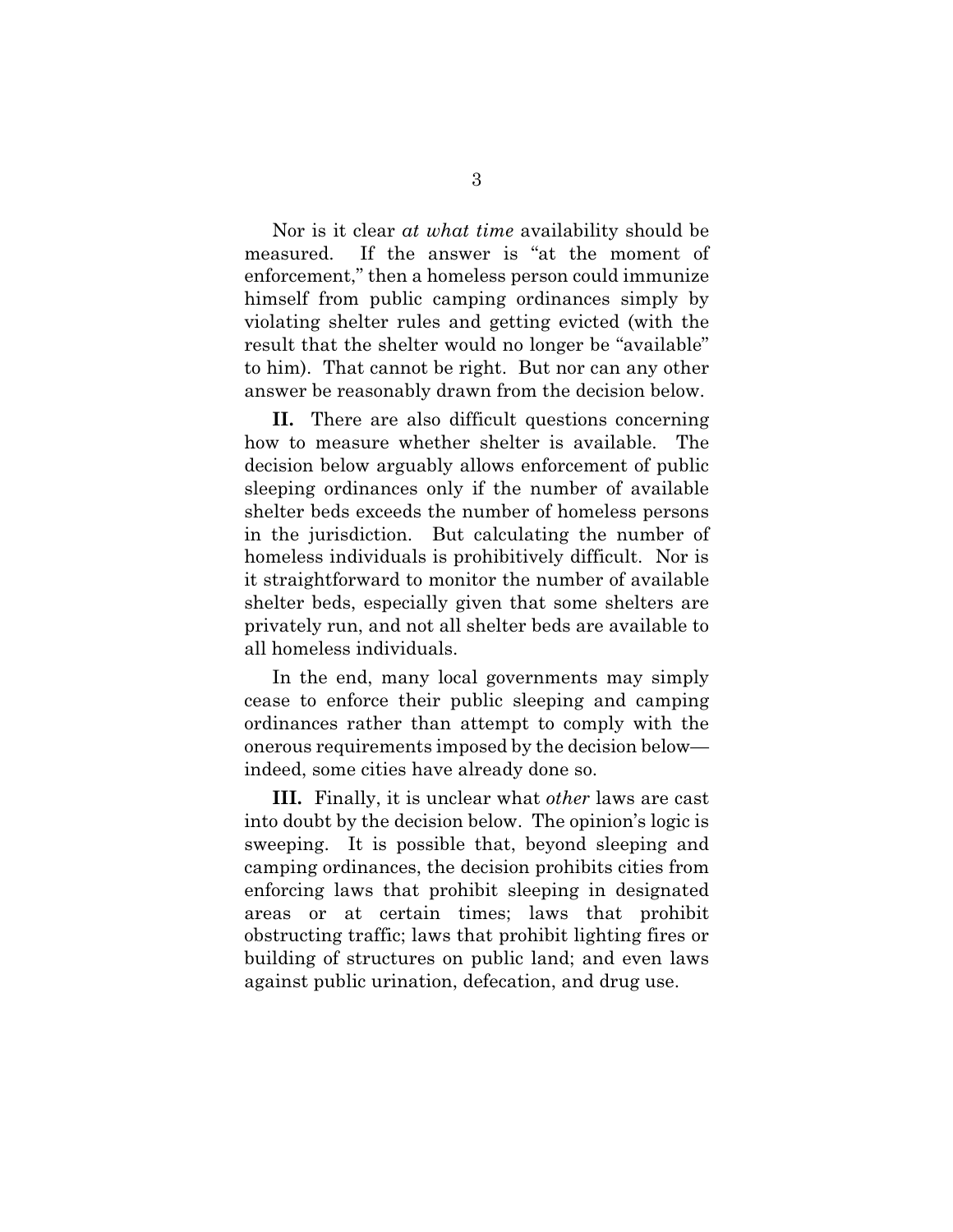Ultimately, what all of these problems illustrate is that the panel's approach to this matter is profoundly mistaken. A particular homeless individual's inability to comply with the law should be addressed in that individual's criminal proceeding, perhaps through the assertion of a necessity defense. Attempting to solve the problem wholesale via broad pre-enforcement injunctions inevitably begets precisely the confusion that the decision below has already caused.

For these reasons, this Court should intervene.

#### **ARGUMENT**

**I. WHAT DOES IT MEAN FOR SHELTER TO BE AVAILABLE?** 

#### **A. It Is Unclear** *Where* **Shelter Must Be Available**

One significant question created by the Ninth Circuit decision is *where* the requisite shelter must be available—in other words, what is the jurisdictional level at which its rule must be applied.

Given that the rationale for the rule is that it is improper to punish *involuntary* behavior, Pet.App. 61a-62a, the relevant question would seem to be whether shelter is available in *any* jurisdiction that the homeless individual could reasonably access. But the decision below arguably goes broader. Instead, public sleeping and camping ordinances cannot be enforced as long as "there is a greater number of homeless individuals *in a jurisdiction* than the number of available [shelter] beds." Pet.App. 62a (emphasis added and internal quotation marks and alterations omitted); *see* Pet.App. 43a-51a (considering only whether shelters were available *in Boise*). This is certainly the interpretation adopted by homeless advocates.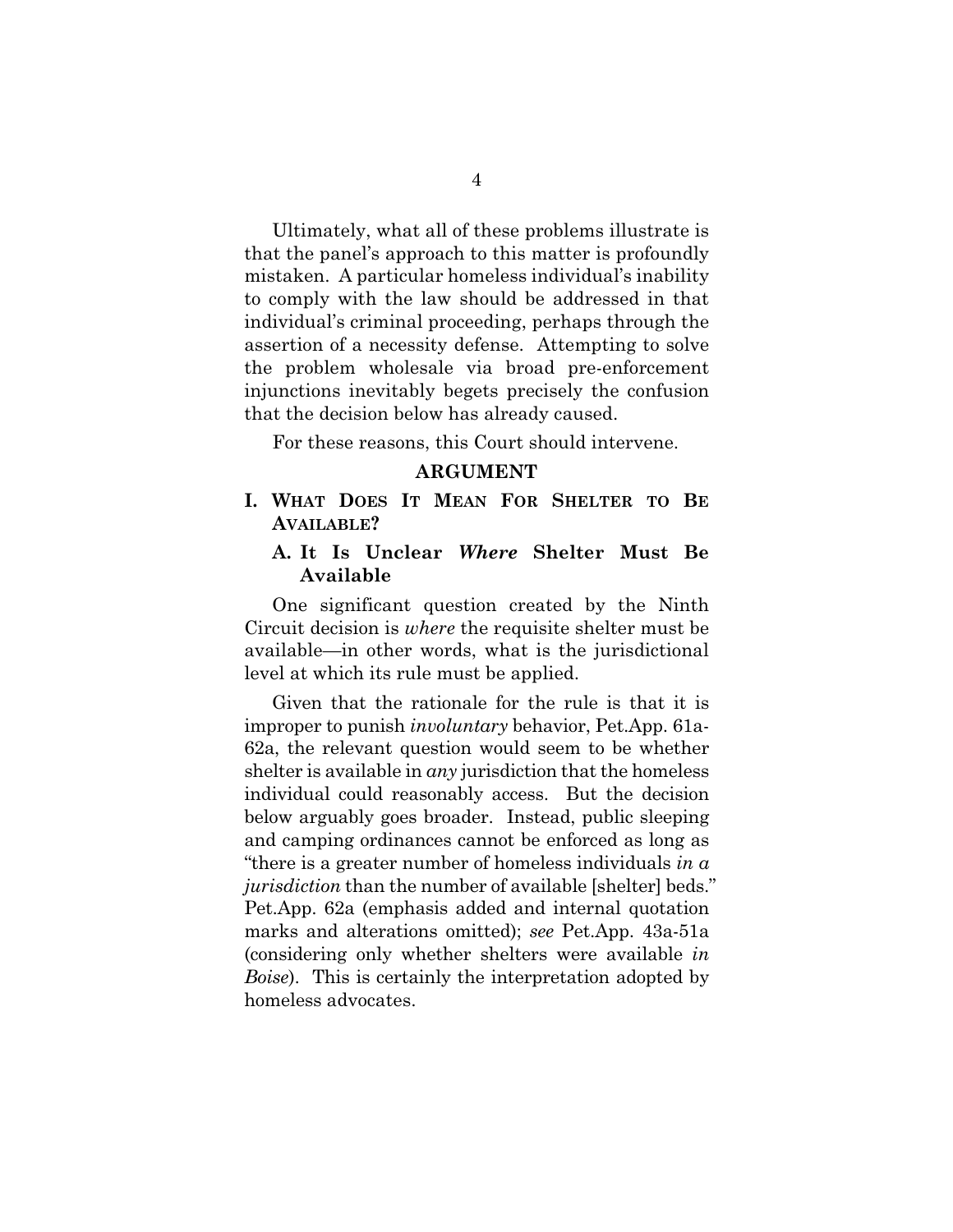That rule, however, makes little sense. Especially in areas containing many small jurisdictions, it may be completely impractical to ensure that each one has its own sufficient shelter space to house the maximum number of homeless individuals that might be present in that jurisdiction at a given time. California, for example, has over 100 incorporated cities with fewer than 10,000 residents each.2

Moreover, in some states—including California the primary responsibility for providing indigent care lies with *a different level of government* than the primary responsibility for enforcing basic public order ordinances. While cities such as San Clemente enact ordinances regarding public sleeping and camping, it is *counties* that are charged by state law with caring for the indigent. *See* Cal. Welf. & Inst. Code § 17000; *Tobe v. City of Santa Ana*, 892 P.2d 1145, 1165 n.18 (Cal. 1995) ("If the inability of ... homeless persons ... to afford housing accounts for their need to 'camp' on public property, their recourse lies not with the city, but with the county" to whom the legislature "allocat[ed] ... responsibility to assist destitute persons."); *Clinton v. Cody*, No. H044030, 2019 WL 2004842, at \*8 (Cal. Ct. App. May 7, 2019) ("[C]ounties, not cities, have a statutory obligation regarding housing for the indigent.").

Under the Ninth Circuit's rule, then, cities can only enforce their ordinances by taking on the obligations that state law assigns to counties. The decision below thus works a significant and unwarranted intrusion

<sup>2</sup> *See* League of California Cities, 2017 City Population Rankings, *available at* https://www.cacities.org/Resources-Documents/About-Us/Careers/2017-City-Population-Rank.aspx.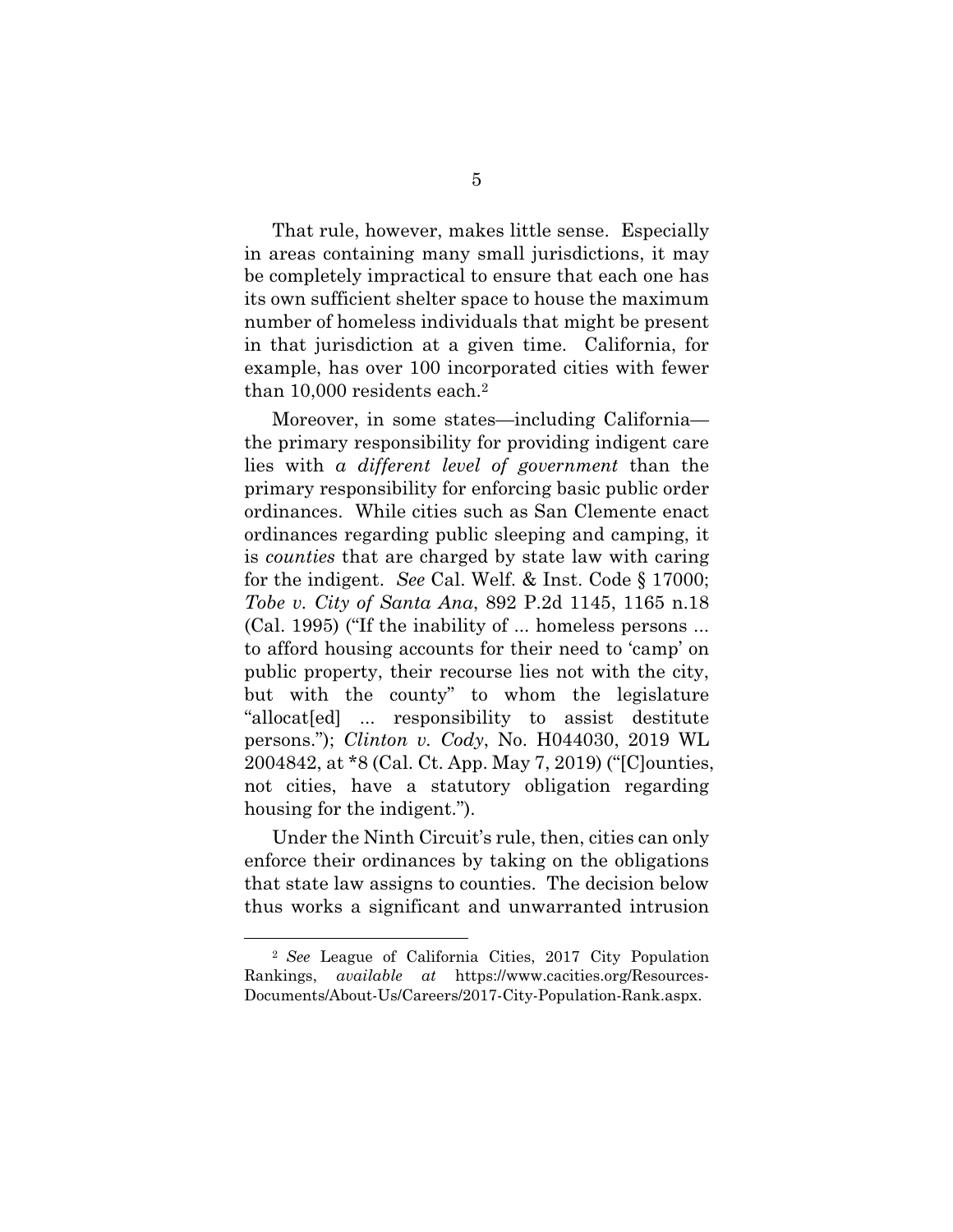on California's scheme of governance. *Cf. Columbus v. Ours Garage & Wrecker Serv., Inc.*, 536 U.S. 424, 437 (2002) ("Whether and how to use th[e] discretion [to delegate governmental powers to local government units] is a question central to state self-government.")3

The Ninth Circuit's rule also raises an additional puzzle. Suppose that, in an attempt to comply with the decision below, a city purchased a building in a neighboring city in order to operate it as a shelter. Are those beds "available" to homeless individuals in the city that owns and operates the shelter, or would that city violate the Eighth Amendment by enforcing its anti-camping ordinance in reliance on that shelter? Would the answer change if the city offered to provide free transportation to the shelter? How convenient would that transportation have to be? The decision below provides no answers—and no certainty.

Furthermore, some homeless individuals may assert that they have a legal or practical obligation to remain in a limited geographical area (for example, to receive treatment for addiction). For such individuals, must shelter be "available" within that limited area? Again, the opinion below is silent.

<sup>3</sup> The confusion as to the relevant jurisdictional level is reflected in a settlement that Orange County entered in order to resolve claims resembling those addressed by the decision below. Notice of Filing Settlement of Class Action, *Orange Cty. Catholic Worker v. Orange Cty., et al.*, No. 8:18-cv-00155, Dkt. 318 (C.D. Cal., July 23, 2019). Orange County agreed that, in attempting to place homeless individuals in shelters, it would not transport those individuals across "Service Planning Areas." *Id.* at 10. These "Service Planning Areas" are arbitrary units with no preexisting jurisdictional significance or relevance under state law or otherwise. *See id.* at 9.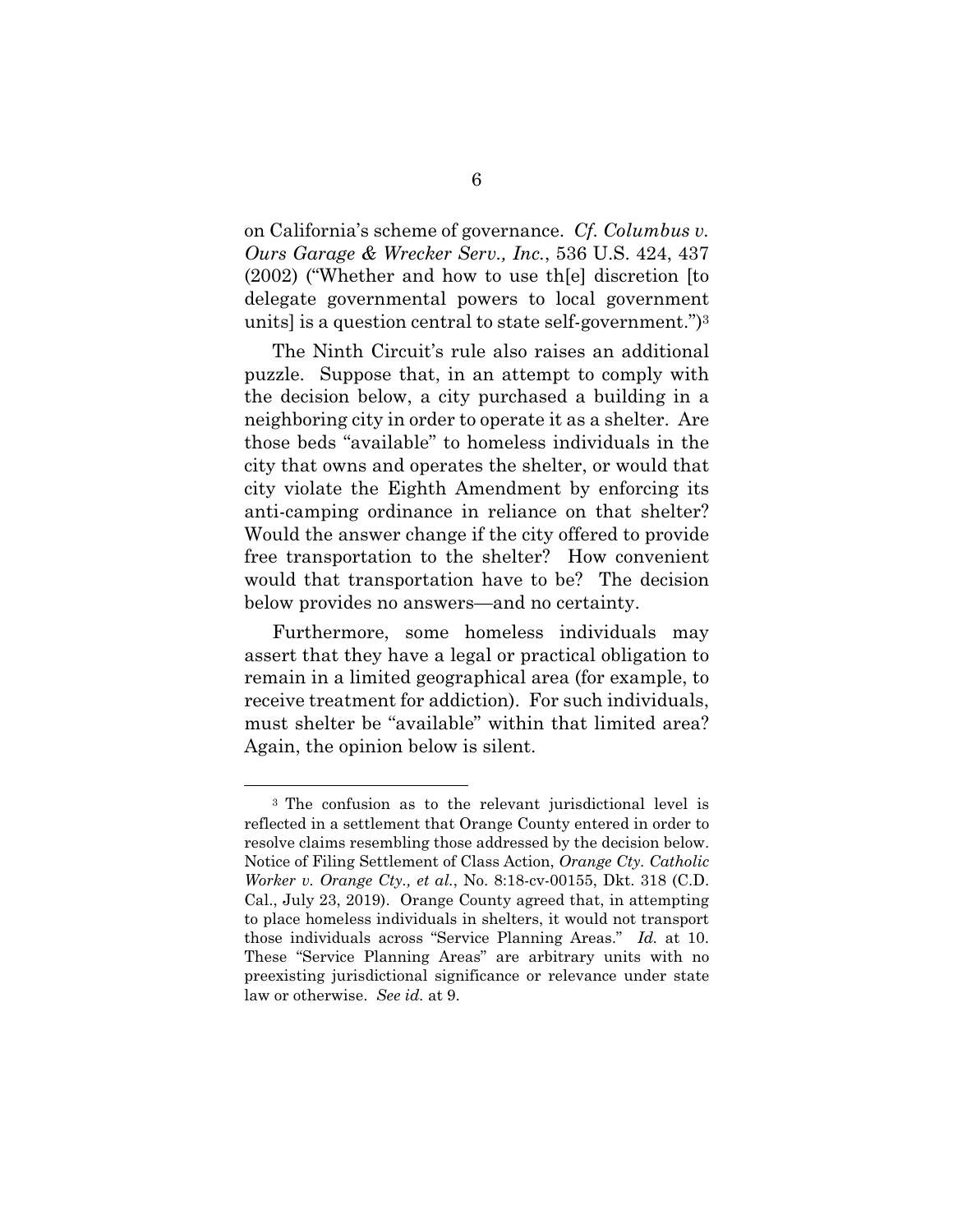#### **B. It Is Unclear** *What Kind* **of Shelter Must Be Available**

The Ninth Circuit's opinion also provides precious little guidance as to what sort of accommodations must be provided at a shelter in order to "qualify" as a true alternative to violating a public camping ordinance.

Perhaps the most basic question is whether the shelters must be indoors. This is of immediate practical concern to *amicus* San Clemente. Seeking to comply with the decision below, San Clemente adopted an emergency ordinance designating a city-owned lot as a camping site where anti-camping ordinances would not be enforced.<sup>4</sup> The City contracted for a decomposed granite floor covering, lighting and fencing, and bathroom facilities for the homeless population to use while at the site.5 The City also provides security, including cameras and a security guard.6 In addition, City staff have coordinated with a homeless-outreach service provider to make regular visits to the site to offer various social services.7 The City's objective is to ensure that the homeless have a place to sleep without violating the law—such that the City's ordinances may be constitutionally enforced in the rest of the City.

<u>.</u>

<sup>4</sup> *See* Request for Judicial Notice at 9-14, *Housing Is a Human Right Orange Cty. et al. v. Cty. of Orange et al.*, No. 8:19-cv-00388, Dkt. 72-2 (C.D. Cal. July 1, 2019).

<sup>5</sup> Declaration of Erik Sund, ¶¶ 2, 5, *Housing Is a Human Right Orange County et al. v. The County of Orange et al.*, No. 8:19-cv-00388, Dkt. 75-2 (C.D. Cal. July 1, 2019).

<sup>6</sup> *Id.* ¶¶ 2, 6.

<sup>7</sup> *Id.* ¶¶ 10, 11.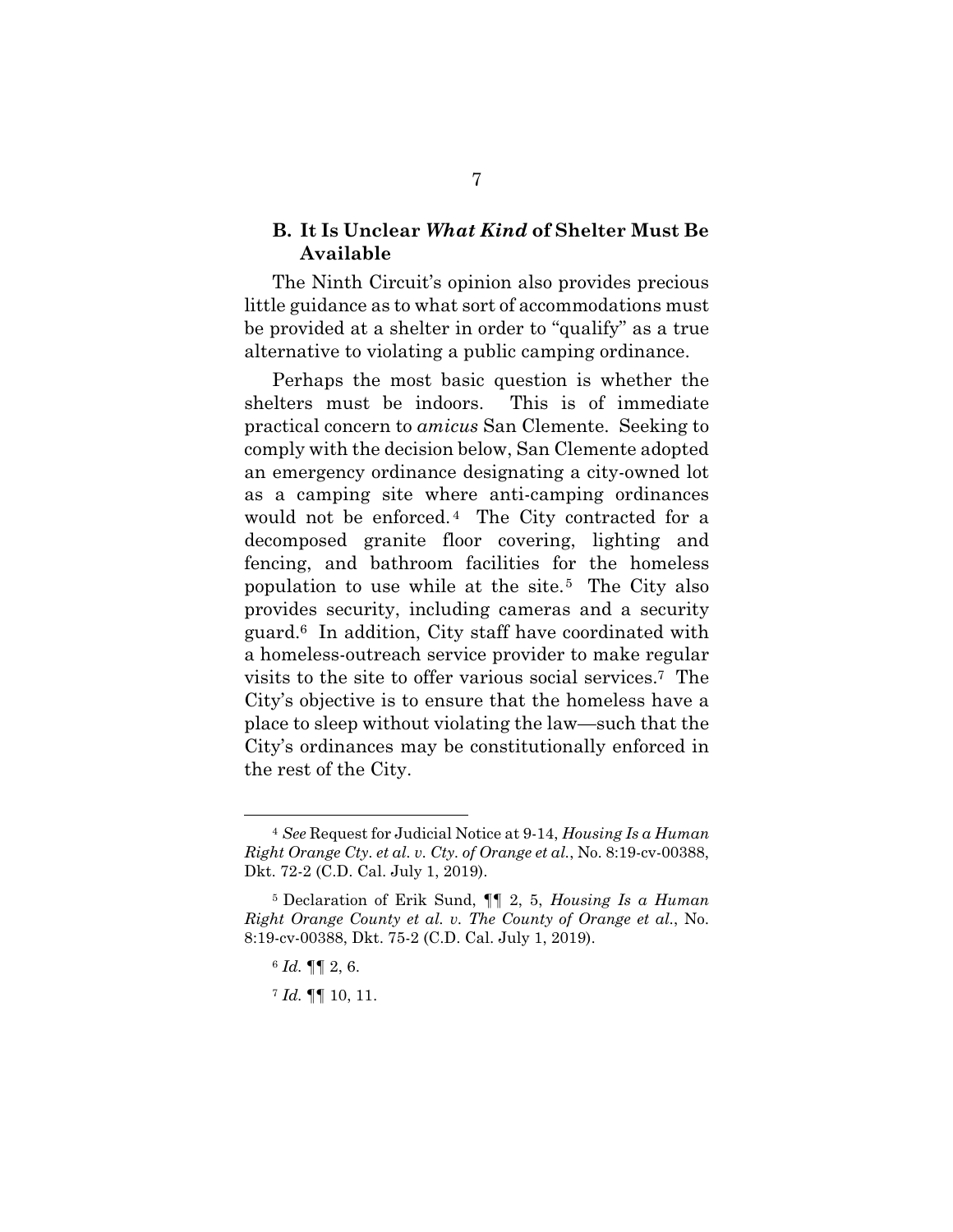Under the basic logic of the opinion below, the availability of an outdoor camping area like the San Clemente lot *should* allow a jurisdiction to enforce its public sleeping ordinances. After all, the underlying question is whether the homeless person had *no choice*  but to sleep in an area where sleeping is prohibited. Pet.App. 62a-63a. The San Clemente lot gives homeless individuals a choice by providing them with an alternative place to sleep.

However, homeless plaintiffs have invoked stray language in the opinion which suggests that only *indoor* shelter is acceptable. Pet.App. 62a (suggesting that the question is whether one has the "option of sleeping indoors"). If that is the rule, then no jurisdiction could enforce its public sleeping ordinances unless it erected and maintained sufficient *indoor* shelter space to house its entire homeless population—a prohibitively expensive proposition. *See* Pet.App. 17a-18a (M. Smith, J., dissenting from denial of rehearing en banc).

Even assuming an outdoor lot is acceptable, the next question is *what accommodations* must be offered at that site (or for that matter at any other kind of shelter). For example, San Clemente has already had to contend with claims that conditions at its outdoor lot violate both the Fourteenth Amendment and the Americans with Disabilities Act, among other laws.

Plaintiffs have asserted, among other things, that the lot violates the law because (1) it has overflowing trash receptacles; (2) there is no shade; (3) one must climb a hill to get to the site; (4) at the entrance to the camp, "the land dips several inches and there is a divot"; (5) the portable toilets are not serviced often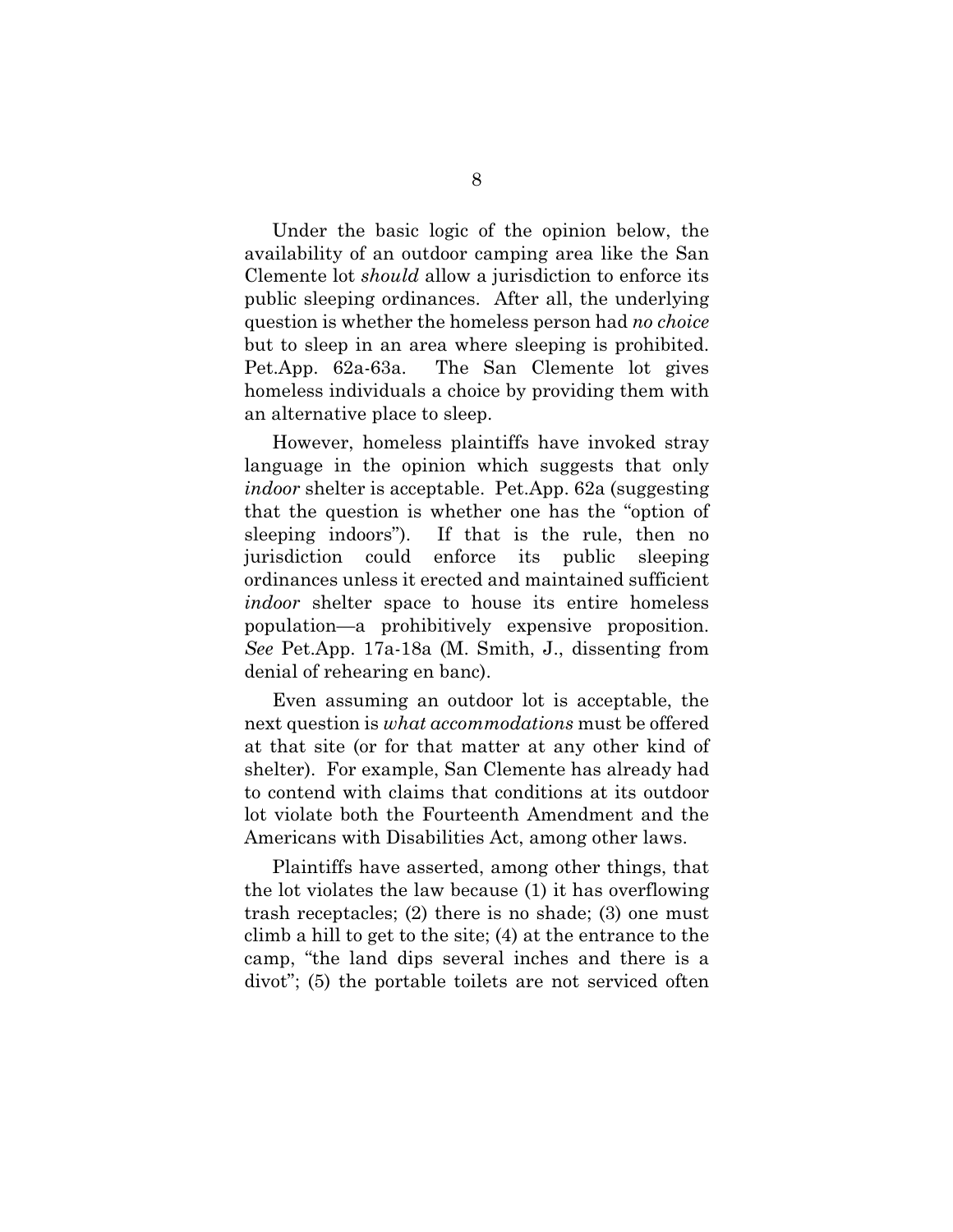enough; (6) there is no easily accessible parking; (7) it is necessary to walk ".35 miles" to get to an area where cooking is permitted; and (8) there is no place for residents to charge cell phones. 8 The uncertainty around claims of this sort is putting insurmountable pressure on cities and counties to settle, rather than expose themselves to costly litigation and the threat of damages under Section 1983. *See, e.g.*, Notice of Filing Settlement of Class Action, *Orange Cty. Catholic Worker v. Orange Cty., et al.*, No. 8:18-cv-00155, Dkt. 318 (C.D. Cal., July 23, 2019).

Finally, yet another category of questions concerns whether, and under what circumstances, a shelter's policies can render it unavailable for a given homeless individual. For example, many shelters have a religious orientation. *See, e.g.*, Pet.App. 37a-39a. Is such a shelter unavailable to an individual who advances a religious objection? The panel suggested that "coerc[ing] an individual to attend religion-based treatment" "via the threat of prosecution" would violate the Establishment Clause. Pet.App. 47a. If that position is correct, it would potentially eliminate all religious shelters from the calculus required by the decision below. Moreover, it would also be necessary to ask what *other* constitutional rights may render large categories of shelters unavailable. For example, could "coerc[ing]" an individual to stay at a shelter that requires residents to surrender certain dangerous items constitute a Fourth Amendment violation (or a

<sup>8</sup> Memorandum in Support of Ex Parte Application for a Temporary Restraining Order at 5, 15-18, *Housing Is a Human Right Orange Cty. et al. v. Cty. of Orange et al.*, No. 8:19-cv-00388, Dkt. 69-1 (C.D. Cal. June 30, 2019).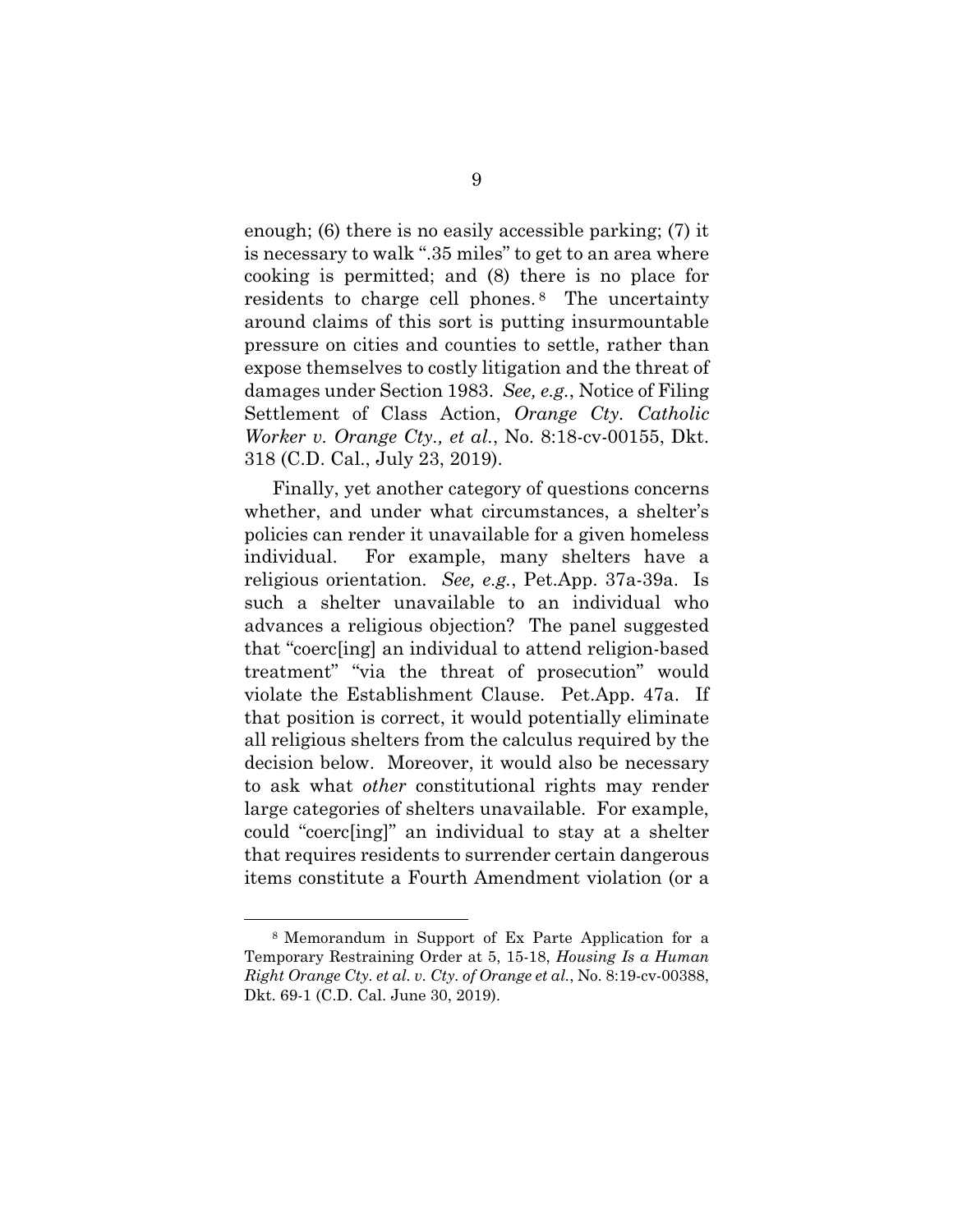Second Amendment violation, for that matter)? Could a shelter policy against using profane language violate a resident's free speech rights? All of this remains to be determined, if the decision below holds.

Other questions readily present themselves, too. For example, some shelters are open exclusively to men or to women. *See, e.g.*, Pet.App. 38a-39a. Is such a shelter "available" to a married individual whose spouse would be excluded? Does that implicate his constitutional due process rights? Similarly, some have asserted that homeless individuals who own pets should not be required to use a shelter which does not allow pets. Indeed, it has been suggested that some homeless individuals are *acquiring pets* in the hopes that this will exempt them from the enforcement of anti-camping ordinances.

In addition, some shelters may not admit persons with prior convictions for various serious offenses (such as violent crimes or sex crimes). Under the Ninth Circuit rule, does every jurisdiction have to maintain a separate shelter for such individuals?

In short, the question of what constitutes "adequate" shelter remains profoundly unsettled.

### **C. It Is Unclear** *When* **Shelter Must Be Available**

There are also serious lurking questions as to *when*  a homeless individual must have access to shelter. The answer may appear to be obvious: shelter must be available as of the moment when the government attempts to enforce its ordinance. But that approach quickly devolves into paradox.

Consider a shelter which (as any shelter must) imposes some basic rules on its residents, such as a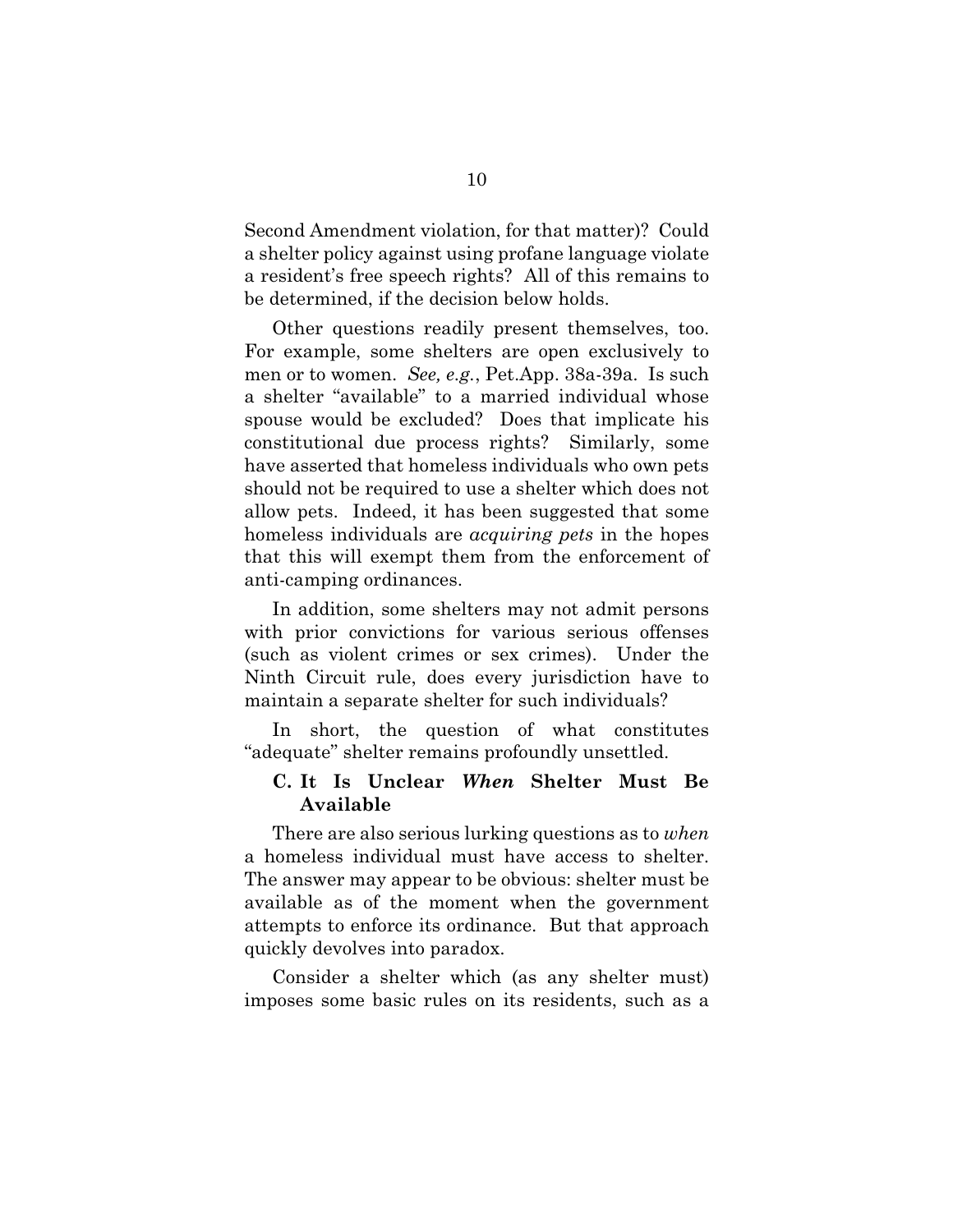prohibition on assaulting other residents. Should such a shelter still be viewed as available to an individual who does not wish to abide by those rules? The answer must surely be yes.

But now imagine that the same individual checks in to the shelter, violates the rule against assaulting other residents, and is evicted as a result. Should the shelter *now* be regarded as available? If the question is considered at the time of enforcement, the answer would appear to be no. *See* Pet.App. 48a-49a (suggesting that its rule would apply to individuals who were "denied entry" to a shelter "for reasons other than shelter capacity"). This cannot be right. There is no justification for allowing homeless individuals to exempt themselves from public sleeping ordinances simply by violating rules that, *ex ante*, all would agree they should be expected to follow.

This is no mere theoretical construct. The Orange County Sheriff's Department—which is the contract law-enforcement agency for many cities within its borders—has advised *amicus* San Clemente that its officers would not enforce the City's public camping ordinance against individuals who have been evicted from the San Clemente campsite, claiming that such enforcement is barred by the decision below. This regime—which rewards willful violations of even the most uncontroversial shelter rules—is perverse and dangerous.

And the same sort of temporal paradox reappears in any number of contexts. For example, the opinion below notes that two shelters in Boise deny admission to anyone arriving after 8 PM. Pet.App. 48a. If availability must be measured at the moment of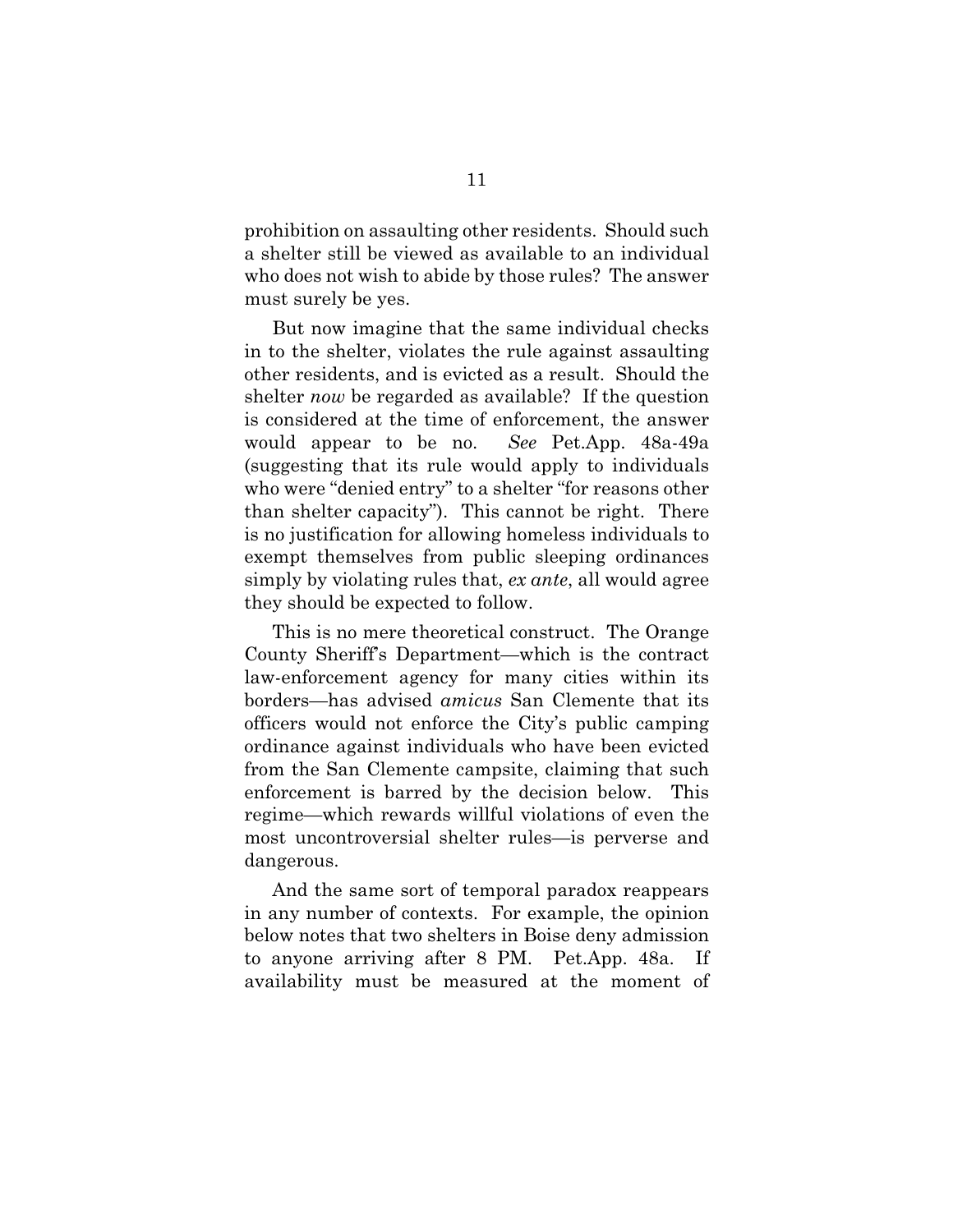enforcement, a homeless individual could be cited for camping in public at 7:30 PM, but not at 8:30 PM (even though it would still be true at 8:30 PM that she *had been* free to go to the shelter at 7:30 PM).

The Boise shelters described in the opinion below also do not allow individuals who voluntarily leave the shelters to return immediately. Pet.App. 48a*.* It would be odd to treat a shelter as unavailable to someone who is excluded from it only because he made a choice to leave; yet that is what the opinion below suggests. Pet.App. 48a-49a*.* 

Another version of the same difficulty arises with respect to homeless individuals who travel from one location to another. Suppose there is adequate shelter in City A, but a homeless individual makes a voluntary decision to relocate to City B. Should shelter in City A be viewed as available to that individual? May City B, at least, impose a durational residency requirement such that its shelters are available only to persons who have lived in City B for some prescribed period? Prohibiting such requirements would be untenable as a practical matter; a desirable city could be forced to provide more and more shelter, *ad infinitum*, as more homeless individuals arrived from all over the country. And yet, again, that is arguably what the decision below would require.

In all of these examples, the conceptual problem is traceable to the difficulty of assessing when an action should be considered "voluntary." The decision below completely fails to grapple with this question. *Jones v. City of Los Angeles*—an earlier Ninth Circuit opinion which reached the same conclusion but was vacated due to settlement—analyzed the matter a bit more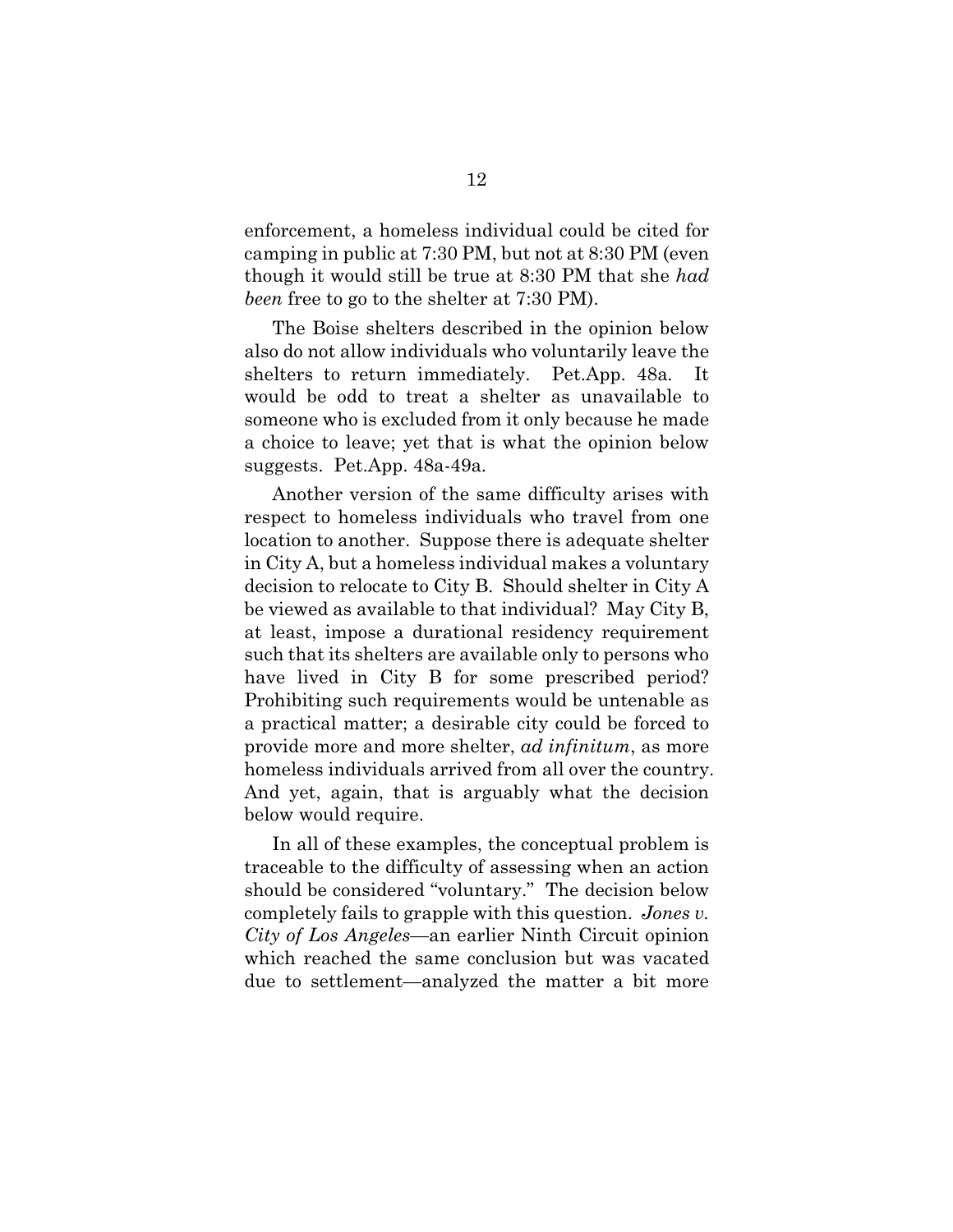carefully. 444 F.3d 1118, 1132 (9th Cir. 2006), *vacated*, 505 F.3d 1006 (9th Cir. 2007). *Jones* suggested that the underlying question was whether an individual's "past volitional acts" were "sufficiently proximate to the conduct at issue … for the imposition of penal sanctions to be permissible." *Id.* at 1137.

Under that framework, the issue in the examples above would be whether the lack of available shelter is so tightly linked to an individual's prior volitional acts that the individual should be viewed as sleeping on the streets voluntarily, even if no shelter is available to her at that precise moment. But it is not clear whether the decision below leaves room even for that modest qualification. And even if it did, the exception would not be administrable. There is no practical way for city officials making street-level enforcement decisions to conduct an all-things-considered evaluation of which "past volitional acts" (if any) deprived a particular homeless person of access to shelter.

#### **II. HOW SHOULD SHELTER AVAILABILITY BE MEASURED?**

#### **A. It Is Prohibitively Difficult To Measure the Number of Homeless Individuals**

The opinion below declares that public sleeping ordinances cannot be enforced "so long as there is a greater number of homeless individuals in a jurisdiction than the number of available beds in shelters." Pet.App. 62a (quotation marks & alterations omitted). Thus, to determine whether it may enforce its ordinances, a local government must determine how many homeless individuals are within its jurisdiction. Obtaining that information, however, is virtually impossible.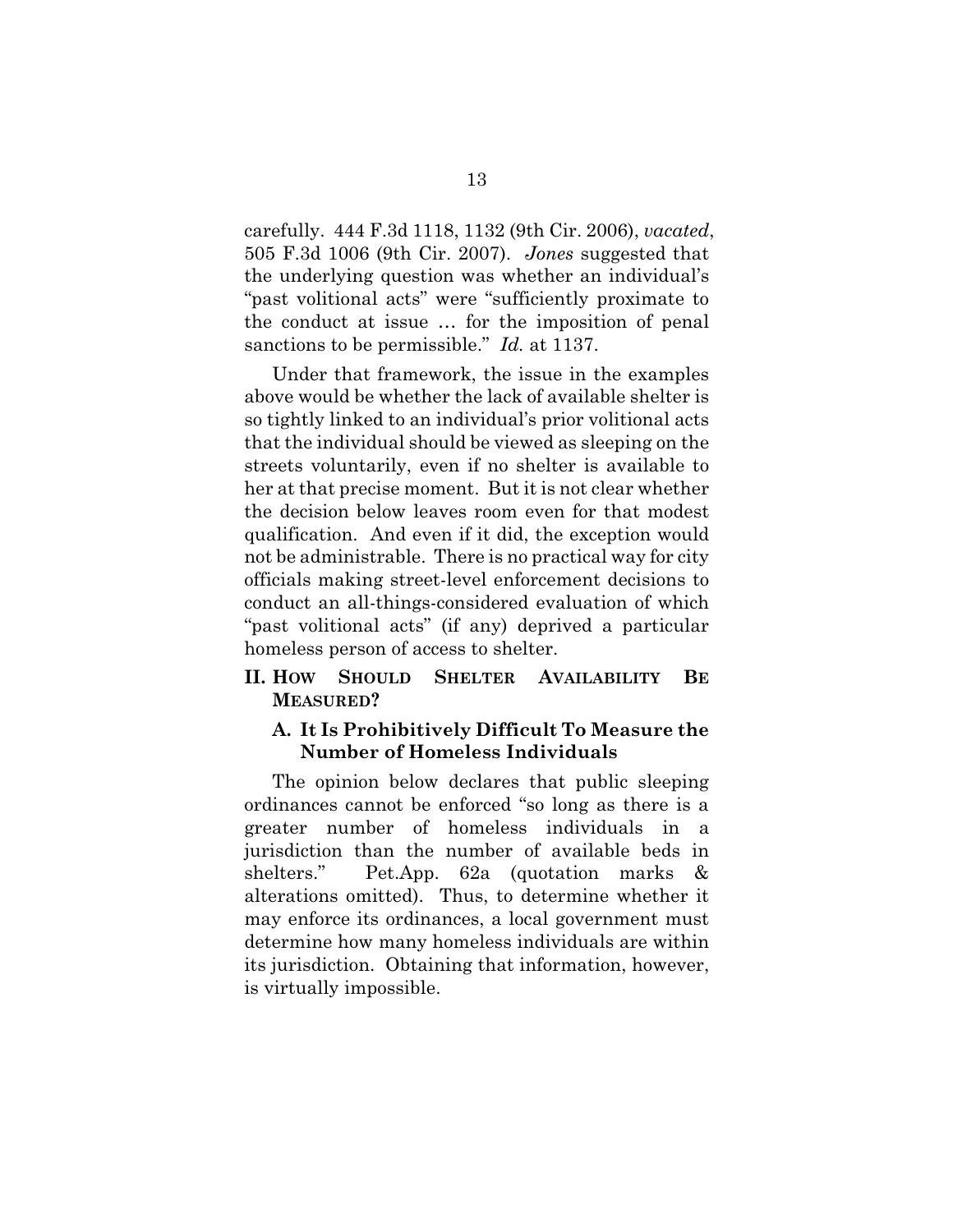One logical place to start would be the "Point in Time" count (or "PIT Count"), a federally required census of the homeless population. However, the PIT Count of the unsheltered population is conducted only once every two years.9 Thus, at most times the PIT Count information will be significantly out of date, especially given that homeless populations fluctuate dramatically. While governments may attempt to adopt enforcement policies based on the most recent PIT Count, it is far from certain that courts will treat the PIT Count as a safe harbor.

Any attempt to count the homeless population more frequently—for example, on any day when the local government would wish to enforce its public sleeping or camping ordinances—would be impossibly expensive and difficult. As Judge Smith noted, someone would have to "painstakingly tally the number of homeless individuals block by block, alley by alley, doorway by doorway." Pet.App. 16a (M. Smith, J., dissenting from denial of rehearing en banc). In Los Angeles, for example, this task requires three days even with the participation of thousands of volunteers—and still fails to produce a complete count. Pet.App. 16a*.*

Further, the problems of counting the homeless population are compounded by the fact that, for purposes of the decision below, not every individual sleeping on the streets should be counted. As the

<u>.</u>

<sup>9</sup> *See* County of Orange, Everyone Counts: 2019 Point in Time Final Report 13 (July 30, 2019); Pet.App. 36a-37a (noting that the most recent available data for Boise was from 2016, and claiming that the "PIT Count likely underestimate[d] the number of homeless individuals" in the area).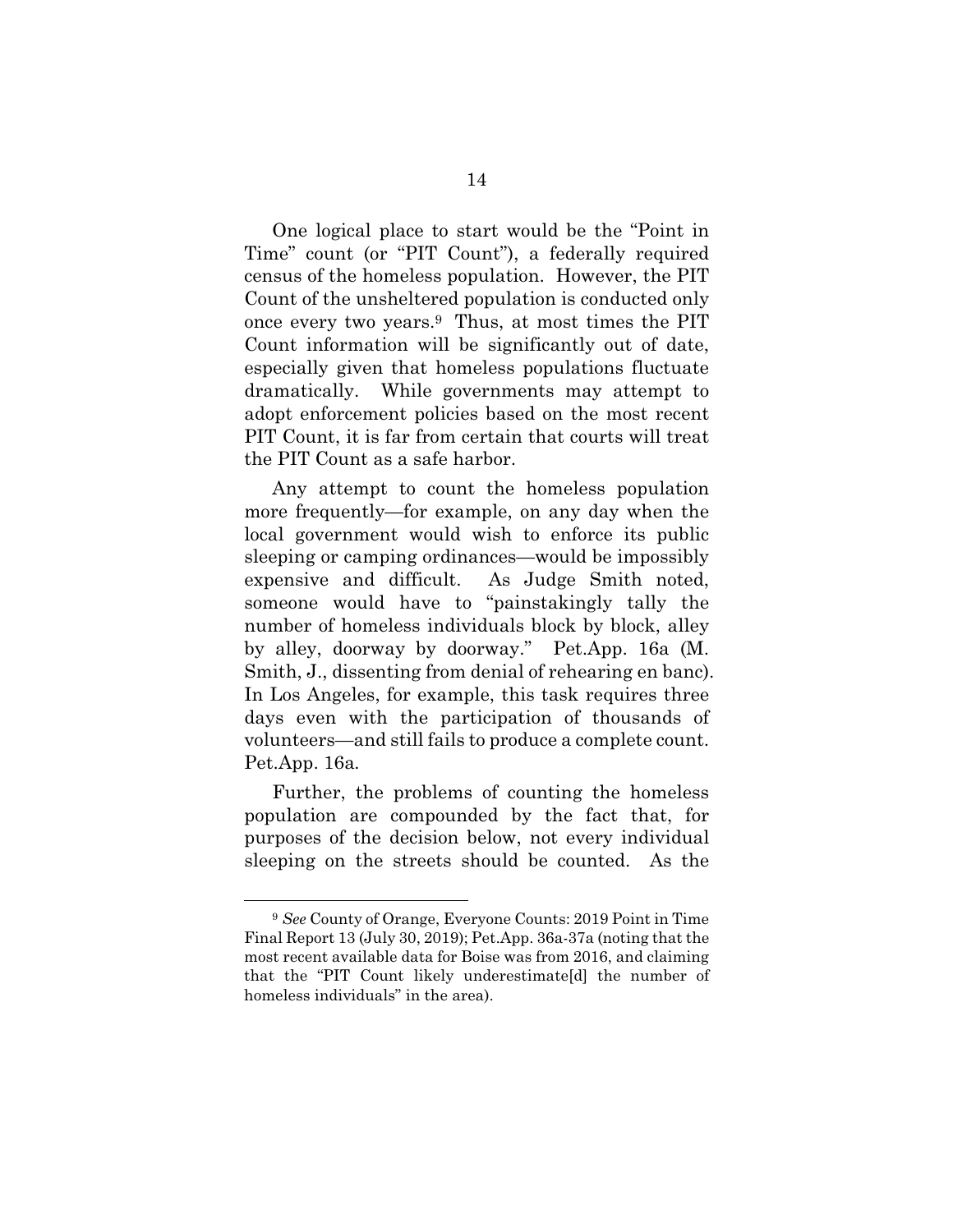panel explained, its "holding does not cover individuals who do have access to adequate temporary shelter," such as individuals who "have the means to pay for it" but decline to do so. Pet.App. 62a n.8.

Accordingly, to obtain an accurate count of individuals for whom shelter must be made available, local governments would have to somehow distinguish between individuals who are sleeping outside *by necessity* and those who are doing so *by choice*. There is simply no feasible way to do this.10

#### **B. It Is Also Difficult To Assess the Number of Available Shelter Beds**

Continually measuring the availability of shelter beds presents its own set of challenges. For one thing, some shelters are run by private organizations, so governments must engage in a complex coordination effort to maintain accurate and up-to-date records of vacancies at those shelters.

What is more, some shelters are limited to one gender, so simply knowing that shelter beds are available may not be sufficient. More generally, as discussed in Part I of this brief, determining whether a given shelter is "available" for a given individual is a complex and fraught fact-intensive inquiry.

In addition, it is not clear what relationship a given jurisdiction should strive to achieve between the

<sup>10</sup> The task is made even more difficult by the fact that criminals often take up residence in homeless encampments in order to hide among—and victimize—the genuinely homeless. *See, e.g.*, Lolita Lopez & Phil Dreschler, NBC Los Angeles, *Gangs of LA on Skid Row* (Feb. 19, 2018), *available at*  https://www.nbclosangeles.com/news/local/Gangs-of-LA-on-Skid-Row-474531353.html.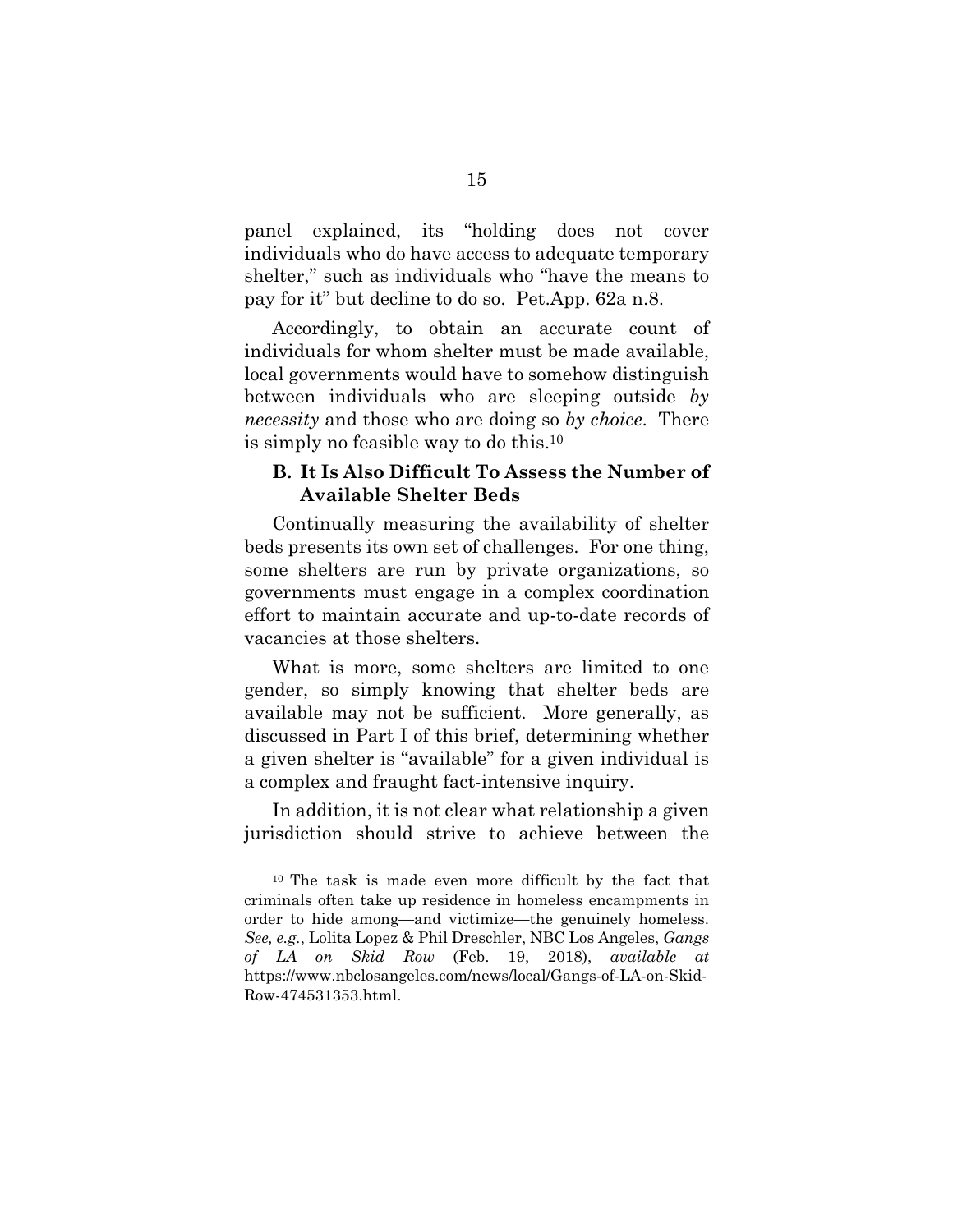number of shelter beds and the number of homeless individuals. One option would be simply to aim for the number of beds to exceed the homeless population by at least one. But, as Judge Smith noted, it would be easy to miscalculate by failing to account for one or more homeless individuals. That innocent error would create an Eighth Amendment violation, "potentially leading to lawsuits for significant monetary damages and other relief." Pet.App. 17a (M. Smith, J., dissenting from denial of rehearing en banc).

The only safe alternative, then, would be to maintain shelter capacity *significantly* exceeding the homeless population. That would make compliance with the Ninth Circuit's rule even more extravagantly expensive. And the expense would not be justified by any coherent policy rationale. In effect, it would result in maintenance of a significant stock of shelter beds *that will never be used.* Indeed, even maintaining a number of beds *equal* to the number of homeless persons would guarantee that some beds would go unused, as some portion of the homeless population simply does not wish to reside in a shelter.<sup>11</sup>

In the end, it is far from clear what it would take to comply with the Ninth Circuit's rule. What is clear is that—as long as the decision below remains in force local governments will not be able to enforce their ordinances without great risk and expense. As a result,

<sup>11</sup> Perhaps in tacit recognition of this point, the court in one recent case approved a settlement requiring the defendants to have beds "for at least 60 percent of the unsheltered individuals" in the relevant area. Notice of Settlement at 5, *Orange Cty. Catholic Worker et al. v. Orange Cty. et al.*, No. 8:18-cv-00155, Dkt. 272 (C.D. Cal. Oct. 26, 2018). Of course, that figure is entirely arbitrary.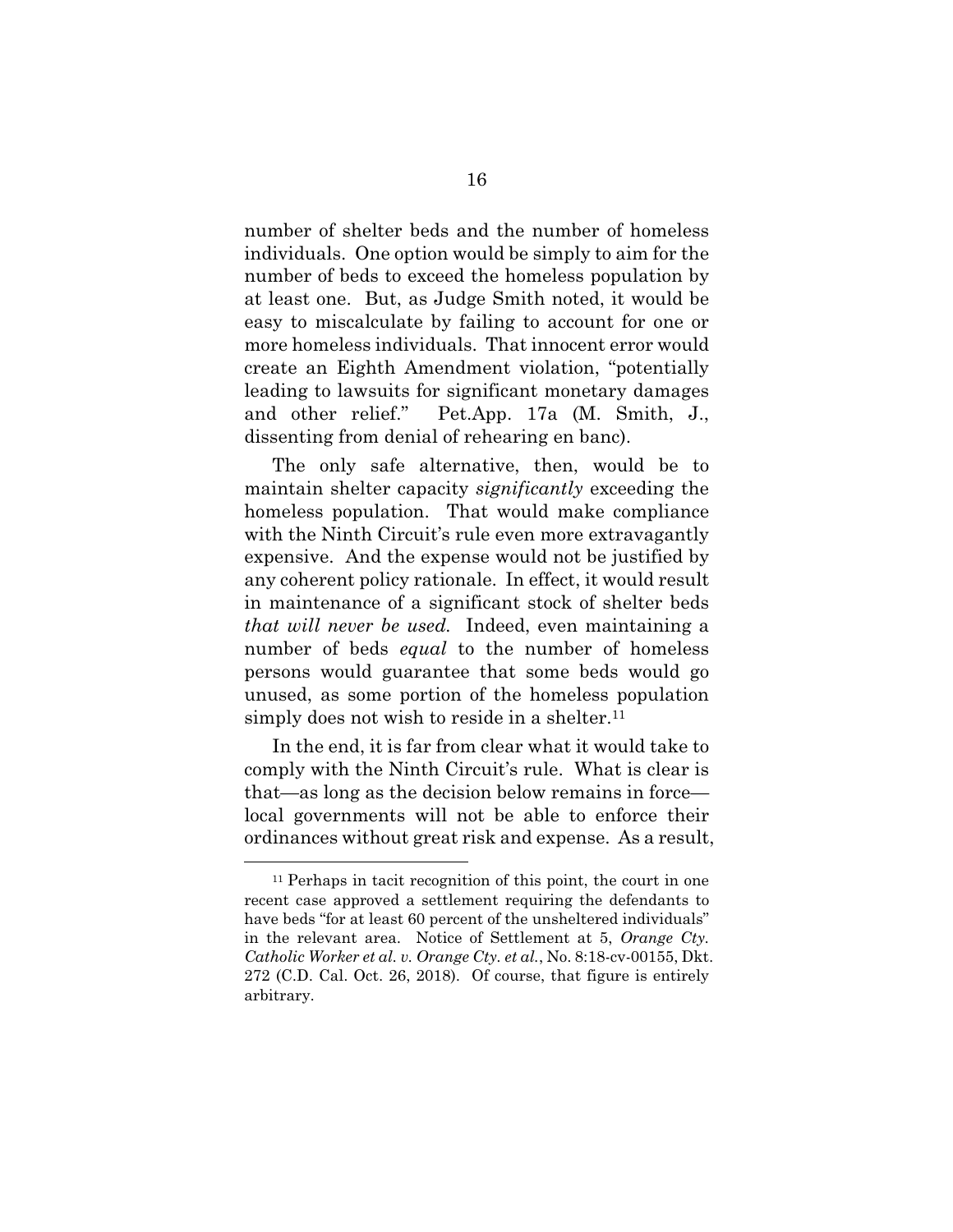many cities will be forced to simply abandon them—as some have already begun to do. Pet.App. 17a-19a (M. Smith, J., dissenting from denial of rehearing en banc). The consequences for public safety and health will be as predictable as they are dire.

#### **III. WHAT OTHER LAWS WILL BE AFFECTED?**

**A.** The expansive logic of the decision below also threatens a host of other public health and safety laws. To appreciate the panel opinion's scope, it is helpful to compare it with its vacated predecessor, *Jones*.

The *Jones* panel made at least some effort to cabin its opinion. In particular, it identified a safe harbor for laws which required, as an element, "some conduct" beyond simply sitting, lying, or sleeping in the streets. 444 F.3d at 1123-24. *Jones* made clear that such laws were permissible because they did not "criminaliz[e] the status of homelessness." *Id.* at 1123. The decision below, however, contains no such assurances.

One category of laws falling within the *Jones* safe harbor are "time, place, and manner" laws—*e.g.*, ordinances that apply only during limited hours, or prohibit sleeping "in clearly defined and limited zones," or prohibit "obstruct[ing] pedestrian or vehicular traffic." *Id*. at 1123. The opinion below, by contrast, says only that such statutes "*might* well be constitutionally permissible." Pet.App. 63a n.8 (emphasis added). That is hardly reassuring*.*

Indeed, as noted above, the opinion below could be read as suggesting that cities must provide *indoor*  shelter before enforcing their ordinances. Under that logic, would an ordinance restricting public sleeping in certain designated areas be construed as an attempt to, in effect, turn the rest of the city into an inadequate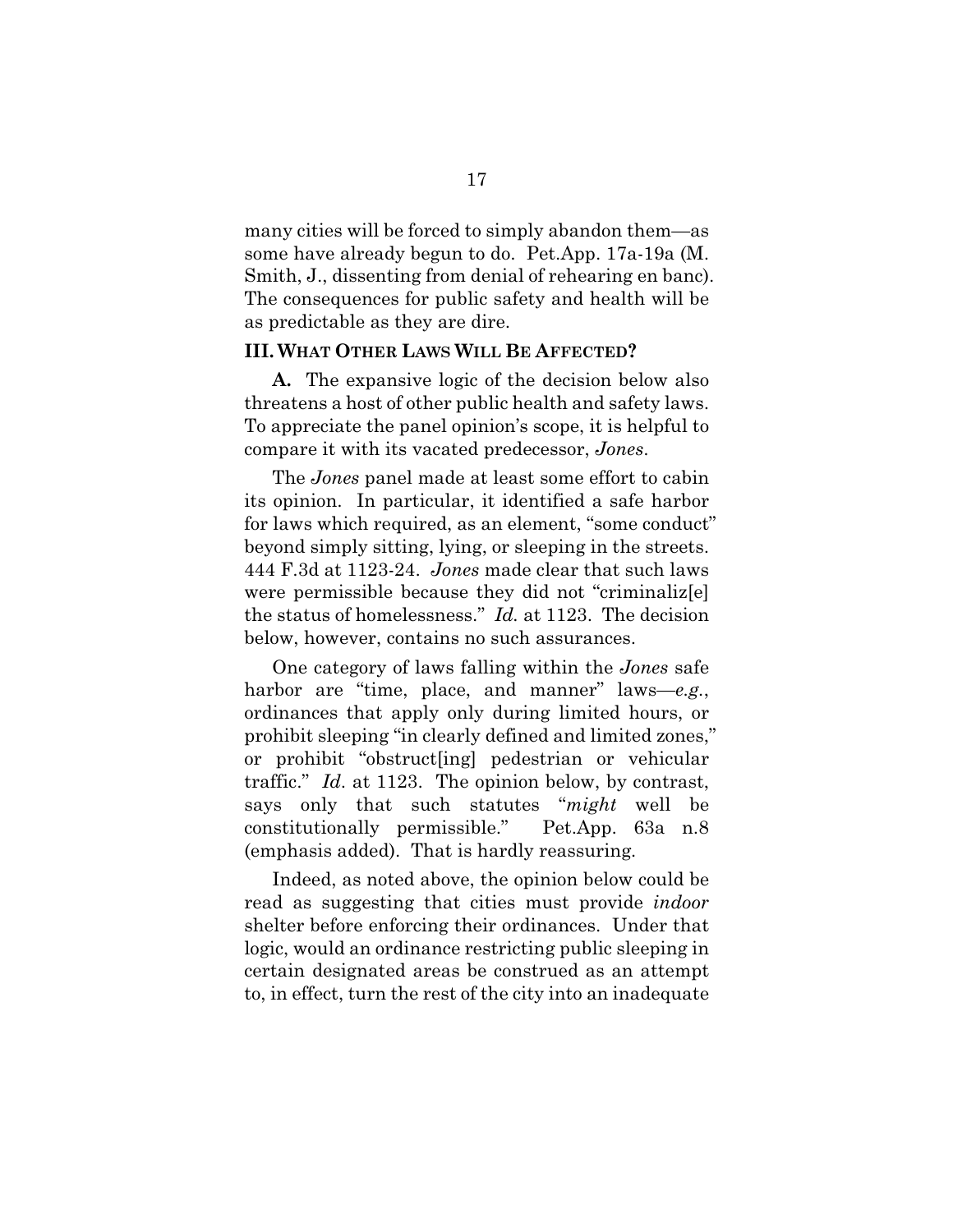outdoor shelter? If so, then Judge Smith was right to say that the decision "effectively allows homeless individuals to sleep and live wherever they wish on most public property." Pet.App. 18a-19a (M. Smith, J., dissenting from denial of rehearing en banc).

**B.** Another category of laws that *Jones* viewed as clearly permissible were ordinances against *camping* (as opposed to merely *sleeping*) in public. 444 F.3d at 1123. And yet one of the Boise ordinances at issue in the decision below *was* a camping ordinance. Pet.App. 64a-65a. The opinion made clear that this ordinance fell within the scope of its rule, because the ordinance could be "enforced against homeless individuals who take even the most rudimentary precautions to protect themselves from the elements." Pet.App. 65a*.*

One cannot help but wonder what else the Ninth Circuit will regard as constitutionally protected "rudimentary precautions … from the elements." For example, it is easy to imagine an argument that the decision below creates an Eighth Amendment right to light fires (necessary for cooking) or even erect structures (necessary to ensure shade from the sun and protection from the rain) on public property.

More generally, the panel's insistence that only voluntary conduct can be criminalized leads naturally to the conclusion that a wide range of other laws such as laws against public urination, defecation, and drug use—may also be unconstitutional in many cases. *See* Pet.App. 17a-20a (M. Smith, J., dissenting from denial of rehearing en banc). As one pro-*Jones* commentator acknowledged:

It is unclear … why the line should be drawn [at public sleeping ordinances]. Both sleeping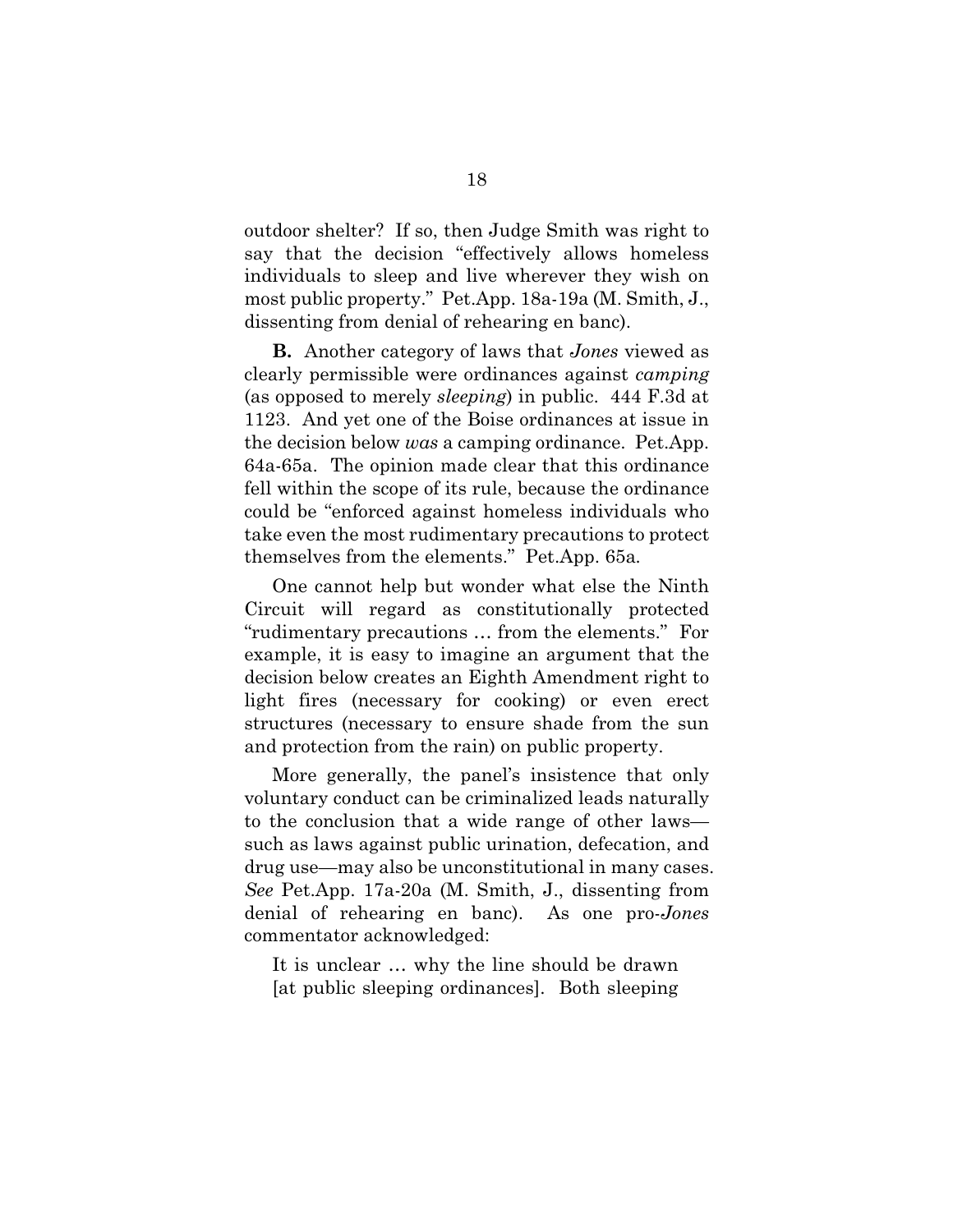and eating are human necessities. If criminalization of sleeping on the streets violates the Eighth Amendment when there is no alternative shelter, then surely criminalization of panhandling would face the same charge when there is no alternative source of money to purchase food.

Sarah Gerry, Note, *Jones v. City of Los Angeles: A Moral Response to One City's Attempt to Criminalize, Rather than Confront, Its Homelessness Crisis*, 42 Harv. C.R.-C.L. L. Rev. 239, 248-49 (2007).

In sum, it is clear that, unless it is checked, the logic of the decision below will expand widely, posing a profound threat to the protection of even the most basic health and safety standards within the Ninth Circuit. Unsurprisingly, a number of plaintiffs have already filed lawsuits relying on the panel opinion, and undoubtedly there are more to come.12

The issue, then, is not whether States within the Ninth Circuit will be able to "criminalize homelessness"; the issue is whether those States will be able to exercise their fundamental regulatory prerogatives. In addition, review of this decision

<sup>12</sup> *See, e.g.*, *Shipp v. Schaaf*, No. 19-cv-01709-JST, 2019 WL 1644401 (N.D. Cal. Apr. 16, 2019); *Hung v. Schaaf*, No. 19-cv-01436-CRB, 2019 WL 1779584 (N.D. Cal. Apr. 23, 2019); *Quintero v. City of Santa Cruz*, No. 5:19-cv-01898-EJD, 2019 WL 1924990 (N.D. Cal. Apr. 30, 2019); *Aitken v. City of Aberdeen*, No. 3:19-cv-05322-RBL, 2019 WL 2764423 (W.D. Wash. July 2, 2019); Complaint, *Rios et al. v. Cty. of Sacramento et al.*, No. 2:19-cv-00922-KJM-DB (E.D. Cal. May 22, 2019); *see also, e.g.*, *Blake et al. v. City of Grants Pass*, No. 1:18-cv-01823-CL, 2019 WL 3717800 (D. Or. Aug. 7, 2019) (certifying class of homeless people in a challenge to city's sleeping and camping ordinances).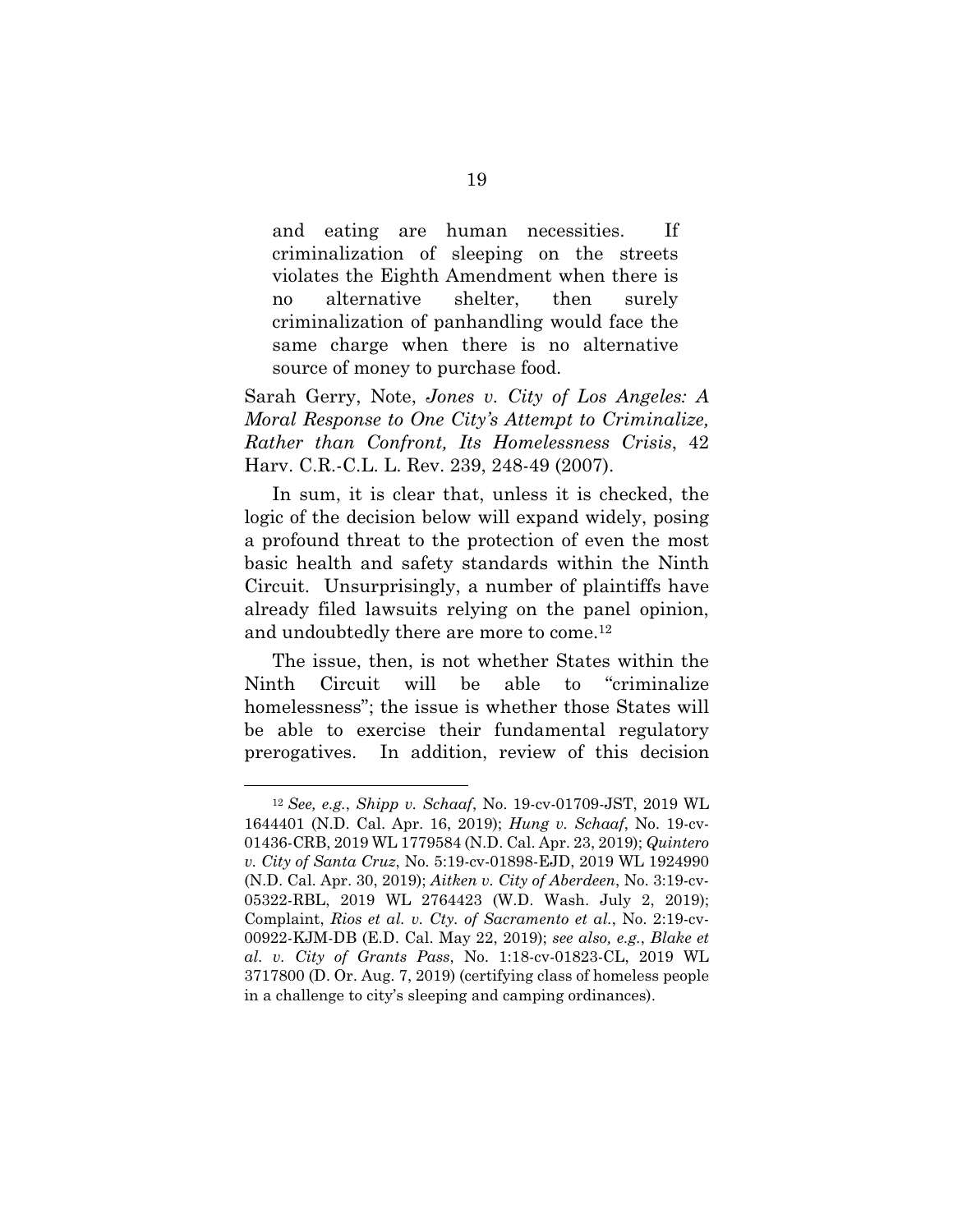would provide much-needed clarity in other circuits, given that courts of appeals have now taken three different positions on the constitutionality of criminalizing purportedly involuntary conduct. Pet. 20-25; *see, e.g., Manning v. Caldwell*, 930 F.3d 264, 281-85 (4th Cir. 2019) (en banc).

\* \* \*

As the many problems discussed above illustrate, the decision below is profoundly misconceived from a procedural standpoint. It simply makes no sense for courts to attempt to resolve these complex issues with broad pre-enforcement injunctions. If a particular homeless person cannot comply with a particular ordinance, that issue should be addressed in that person's criminal trial—perhaps via the traditional necessity defense, recognized under California law. *See In re Eichorn*, 81 Cal. Rptr. 2d 535, 539-40 (1998). That approach would properly allow individual circumstances to be taken into account.

By contrast, the blunderbuss approach adopted by the panel will severely undermine the ability of local governments to address difficult social problems. This Court should step in and prevent these grave practical consequences from coming to pass.